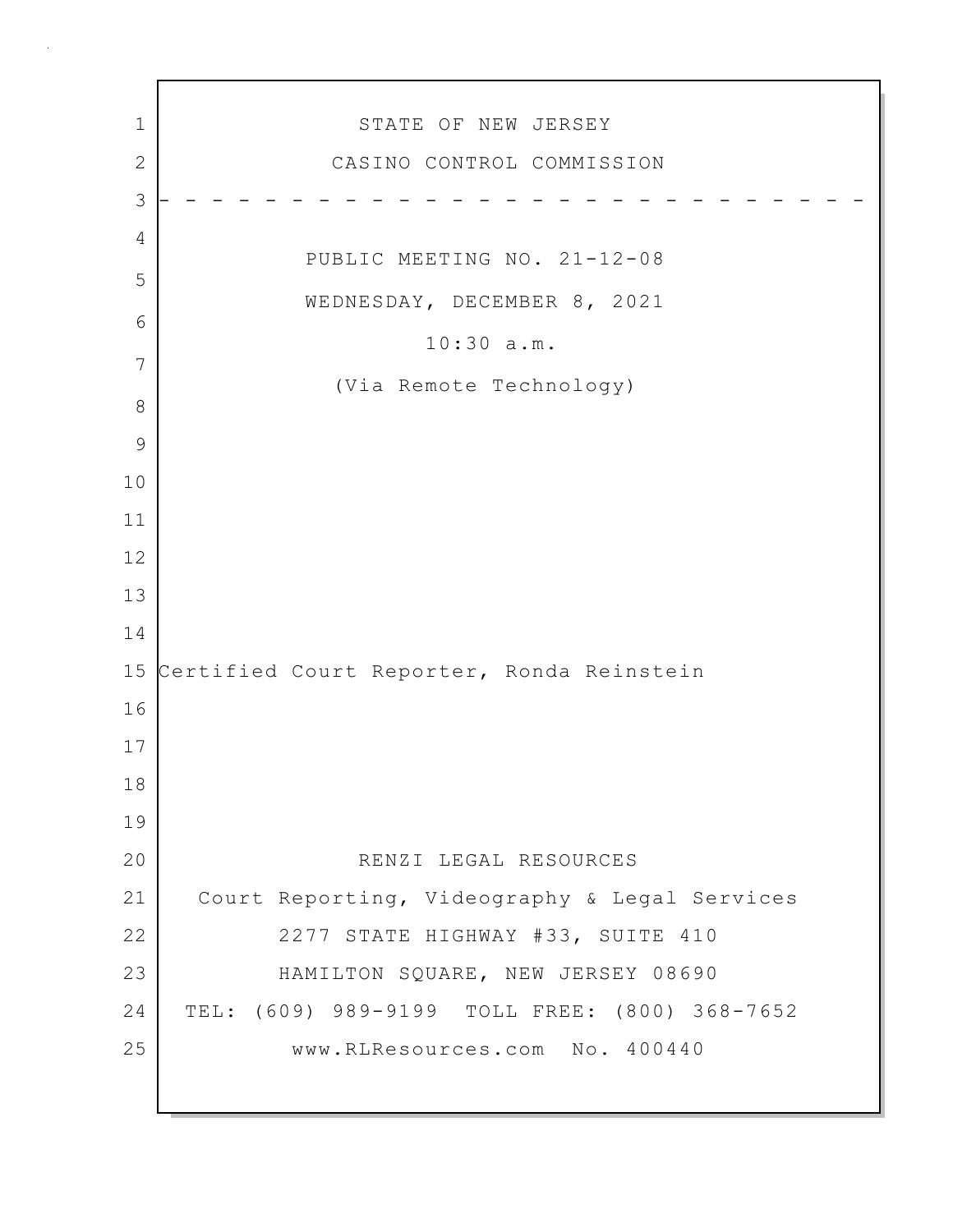```
1 B E F O R E:
2
3 CASINO CONTROL COMMISSION:
4
5 JAMES T. PLOUSIS, CHAIRMAN 
 6 ALISA BETH COOPER, VICE CHAIR 
7 JOYCE MOLLINEAUX, COMMISSIONER
8
9 PRESENT FOR THE CASINO CONTROL COMMISSION
10
11 DARYL W. NANCE
12 PROGRAM SUPERVISOR/OPRA CUSTODIAN
13
14 OFFICE OF THE GENERAL COUNSEL:
15
16 DIANNA W. FAUTLEROY, ESQ.
17 GENERAL COUNSEL/EXECUTIVE SECRETARY
18 TERESA M. PIMPINELLI, ESQ.
19 SENIOR COUNSEL
20
21 OFFICE OF REGULATORY AFFAIRS
22 DIANNA W. FAUNTLEROY, 
23 GENERAL COUNSEL/EXECUTIVE SECRETARY
24 PATRICK FALER, MANAGER OF LICENSING AND
25 FINANCIAL EVALUATION
```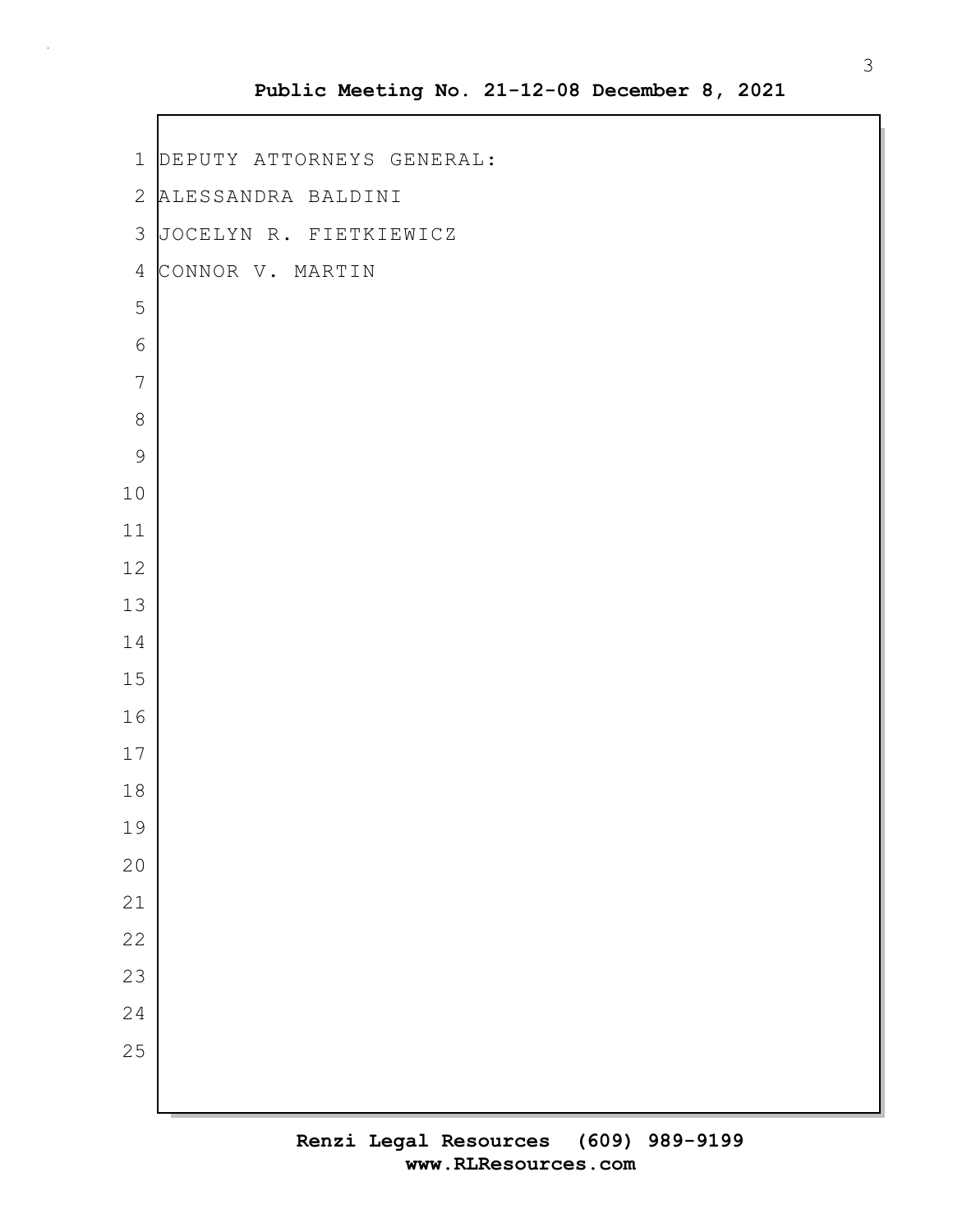| $\mathbf 1$    | MR. NANCE: This is to advise the general               |
|----------------|--------------------------------------------------------|
| 2              | public that in compliance with Chapter 231 of the      |
| 3              | Public Laws of 1975, Senator Byron M. Baer Open Public |
| 4              | Meetings Act, the Casino Control Commission on         |
| 5              | December 9th, 2020, filed with the Secretary of State  |
| 6              | at the Statehouse in Trenton an Annual Meeting         |
| $\overline{7}$ | Schedule. On December 9th, 2020, copies were mailed    |
| 8              | to subscribers.                                        |
| 9              | Any member of the public who wishes to                 |
| 10             | address the Commission will be given an opportunity to |
| 11             | do so before the Commission adjourns for the day.      |
| 12             | Please acknowledge the Pledge of                       |
| 13             | Allegiance.                                            |
| 14             | (Wherein the Pledge of Allegiance is                   |
| 15             | recited.)                                              |
| 16             | CHAIRMAN PLOUSIS: Good morning. I'd                    |
| 17             | like to welcome everyone who is joining us remotely    |
| 18             | today. As a measure to mitigate the spread of          |
| 19             | COVID-19 and to protect the health and safety of       |
| 20             | meeting participants as well as members of the public  |
| 21             | interested in the meeting, the Commission is           |
| 22             | continuing to use remote collaboration technology for  |
| 23             | meeting participants. The public is able to listen     |
| 24             | through access provided on the Commission's website as |
| 25             | well as through our YouTube channel.                   |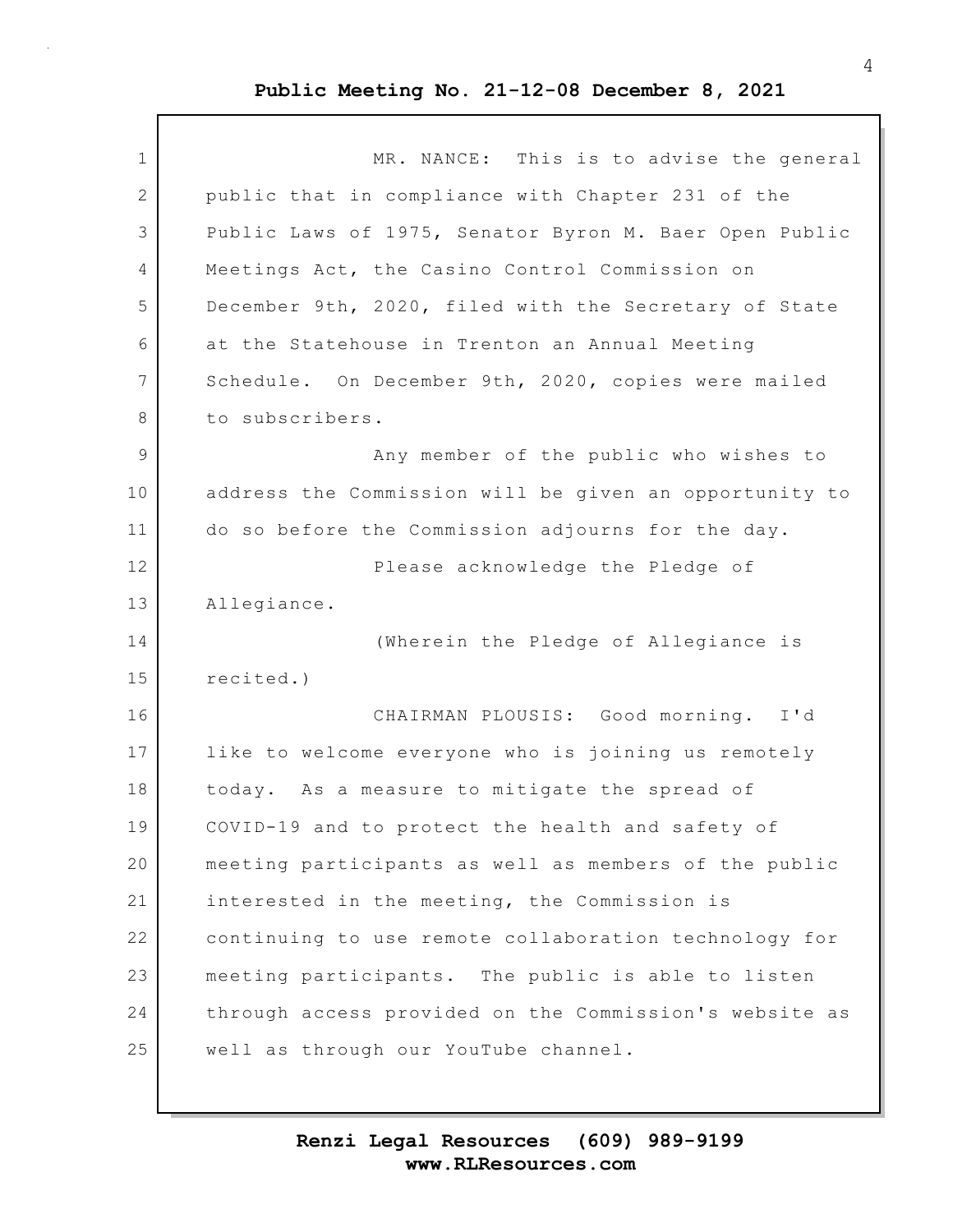1 We will accept comments via e-mail. 2 Public comments can be sent to 3 Public.comments@ccc.nj.gov. I'll repeat that. 4 Comments can be sent to Public.comments@ccc.nj.gov 5 beginning now and anytime throughout the meeting, 6 ending at the time of the adjournment. 7 This meeting is being transcribed as well 8 as recorded, and minutes will be available on our 9 website in due course. 10 To meeting participant callers, I ask 11 that you follow the instructions provided with the web 12 link or audio call-in code and place your phones on 13 mute until your matter is called. Also, please 14 remember to identify yourself before speaking for the 15 record. 16 MS. FAUNTLEROY: Thank you. Good 17 morning, Mr. Chairman. Please answer when I call your 18 | name for the roll, please. Commissioner Mollineaux? 19 COMMISSIONER MOLLINEAUX: Present. 20 MS. FAUNTLEROY: Vice Chair Cooper. 21 **VICE CHAIR COOPER:** Present. 22 MS. FAUNTLEROY: And Chairman Plousis? 23 CHAIRMAN PLOUSIS: Present. 24 MS. FAUNTLEROY: There was no closed 25 session held this morning. The first matter for your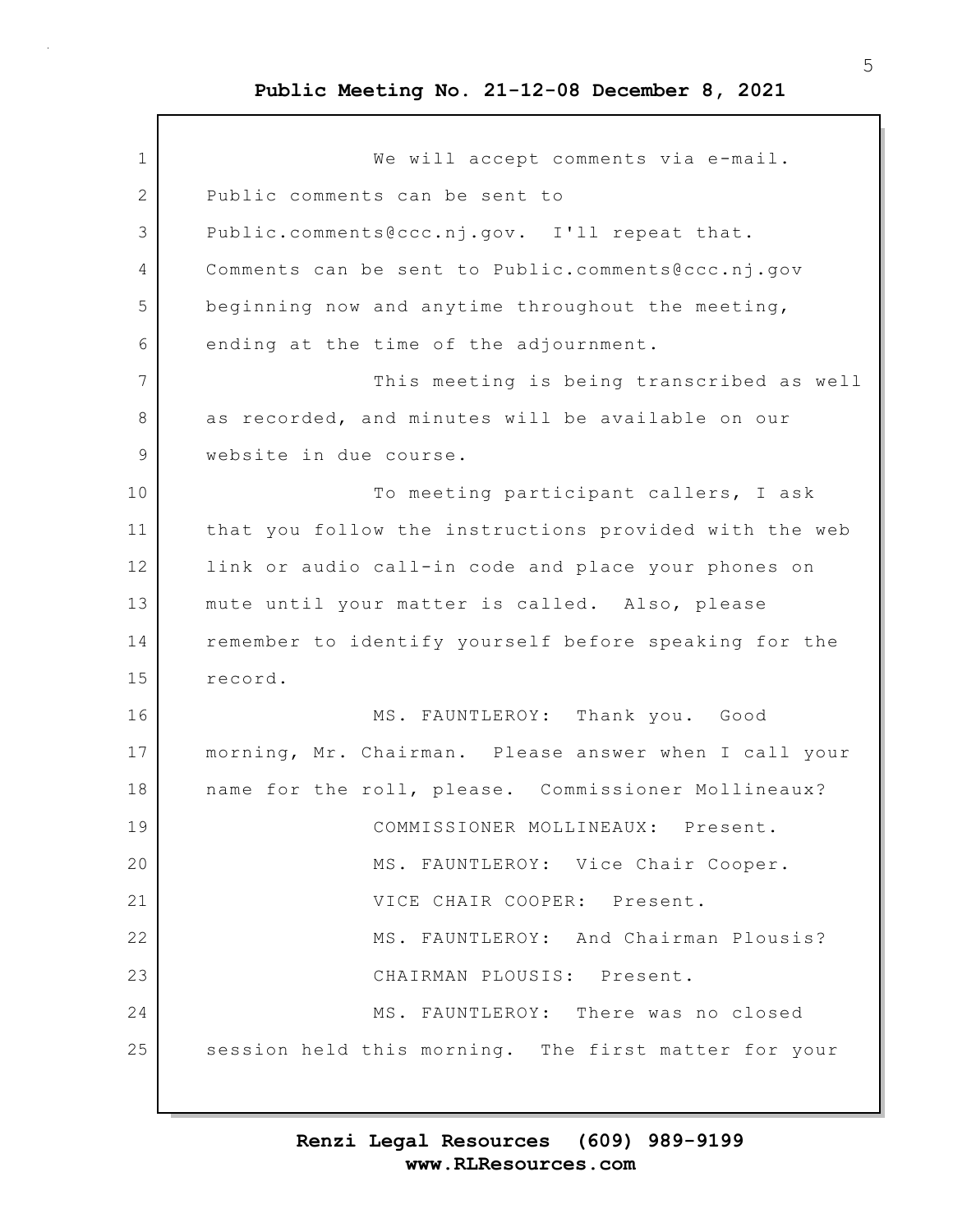$\bar{z}$ 

|              | 6                                                     |                | $\,8\,$                                                |
|--------------|-------------------------------------------------------|----------------|--------------------------------------------------------|
| 1            | consideration is the ratification of the minutes of   | $\mathbf{1}$   | have it.                                               |
| 2            | the November 9, 2021 public meeting.                  | $\overline{c}$ | MS. FAUNTLEROY: Item Number 4 are                      |
| 3            | CHAIRMAN PLOUSIS: Are there any                       | 3              | applications for initial Casino Key Employee licenses  |
| 4            | questions for Counsel? Corrections?                   | $\overline{4}$ | and for qualification. They include Krushna B.         |
| 5            | Hearing none, is there a motion?                      | 5              | Barraiya, Virgil L. Elam, Brenda E. Garcia also known  |
| 6            | VICE CHAIR COOPER: Mr. Chairman, I move               | 6              | as Brenda E. Garcia-Albino and Brenda E. Alvino,       |
| 7            | to ratify the minutes of the November 9th, 2021       | 7              | James B. Miller, Danielle M. Smith, Paul A. Tavormina, |
| 8            | meeting.                                              | 8              | Richard J. Vaughn.                                     |
| 9            | CHAIRMAN PLOUSIS: Is there a second?                  | 9              | All of those matters have been reviewed                |
| 10           | COMMISSIONER MOLLINEAUX: Mr. Chairman, I              | 10             | by the Division as well as the licensing staff, and    |
| 11           | second the motion.                                    | 11             | the recommendation is that the initial Casino Key      |
| 12           | CHAIRMAN PLOUSIS: Any further                         | 12             | Employee licenses of the individuals named except for  |
| 13           | discussion? Hearing none, all in favor say aye.       | 13             | Ms. Garcia, which will be called separately, be        |
| 14           | COMMISSIONERS: Aye.                                   | 14             | granted.                                               |
| 15           | CHAIRMAN PLOUSIS: Opposed? The ayes                   | 15             | CHAIRMAN PLOUSIS: Are there any                        |
| 16           | have it.                                              | 16             | questions on any of these matters?                     |
| 17           | MS. FAUNTLEROY: Item Number 2 is the                  | 17             | Hearing none, is there a motion?                       |
| 18           | approval of the Annual Meeting Schedule for the year  | 18             | VICE CHAIR COOPER: Mr. Chairman, I move                |
| 19           | 2022.                                                 | 19             | to grant the six initial Casino Key Employee licenses. |
| 20           | CHAIRMAN PLOUSIS: Are there any                       | 20             | CHAIRMAN PLOUSIS: Is there a second?                   |
| 21           | questions for Counsel?                                | 21             | COMMISSIONER MOLLINEAUX: Mr. Chairman, I               |
| 22           | Hearing none, is there a motion?                      | 22             | second the motion.                                     |
| 23           | VICE CHAIR COOPER: Mr. Chairman, I move               | 23             | CHAIRMAN PLOUSIS: Any further                          |
| 24           | to approve the 2022 Annual Meeting Schedule.          | 24             | discussion?                                            |
| 25           | CHAIRMAN PLOUSIS: Is there a second?                  | 25             | Hearing none, all in favor say aye.                    |
|              | 7                                                     |                | 9                                                      |
| $\mathbf{1}$ | COMMISSIONER MOLLINEAUX: Mr. Chairman, I              | $\mathbf{1}$   | COMMISSIONERS: Aye.                                    |
| 2            | second the motion.                                    | $\overline{c}$ | CHAIRMAN PLOUSIS: Opposed? The ayes                    |
| 3            | CHAIRMAN PLOUSIS: Any further                         | 3              | have it.                                               |
| 4            | discussion?                                           | $\overline{4}$ | MS. FAUNTLEROY: Thank you. With respect                |
| 5            | Hearing none, all in favor say aye.                   | 5              | to 4C, Brenda E. Garcia, the Division has reviewed the |
| 6            | COMMISSIONERS: Aye.                                   | 6              | matter and recommended that the matter be remanded to  |
| 7            | CHAIRMAN PLOUSIS: Opposed? The ayes                   | 7              | the contested case process, which staff concurs with   |
| 8            | have it.                                              | 8              | and recommend that you take that action today.         |
| 9            | MS. FAUNTLEROY: Thank you. Item Number                | 9              | CHAIRMAN PLOUSIS: Are there any                        |
| 10           | 3 is your consideration of the Proposed Adoption of   | 10             | questions regarding this matter?                       |
| 11           | the Resolution concerning Closed Sessions relative to | 11             | Hearing none, is there a motion?                       |

| 6  | COMMISSIONERS: Aye.                                   | 6  | matter and recommended that the matter be remanded to |
|----|-------------------------------------------------------|----|-------------------------------------------------------|
|    | CHAIRMAN PLOUSIS: Opposed? The ayes                   | 7  | the contested case process, which staff concurs with  |
| 8  | have it.                                              | 8  | and recommend that you take that action today.        |
| 9  | MS. FAUNTLEROY: Thank you. Item Number                | 9  | CHAIRMAN PLOUSIS: Are there any                       |
| 10 | 3 is your consideration of the Proposed Adoption of   | 10 | questions regarding this matter?                      |
| 11 | the Resolution concerning Closed Sessions relative to | 11 | Hearing none, is there a motion?                      |
| 12 | the Public Meetings schedule for the year 2022.       | 12 | VICE CHAIR COOPER: Mr. Chairman, I move               |
| 13 | CHAIRMAN PLOUSIS: Are there any                       | 13 | to remand for a hearing the initial Casino Key        |
| 14 | questions for Counsel?                                | 14 | Employee license application of Brenda E. Garcia.     |
| 15 | Hearing none, is there a motion?                      | 15 | CHAIRMAN PLOUSIS: Is there a second?                  |
| 16 | VICE CHAIR COOPER: Mr. Chairman, I move               | 16 | COMMISSIONER MOLLINEAUX: Mr. Chairman, I              |
| 17 | to adopt the draft resolution.                        | 17 | second the motion.                                    |
| 18 | CHAIRMAN PLOUSIS: Is there a second?                  | 18 | CHAIRMAN PLOUSIS: Any further                         |
| 19 | COMMISSIONER MOLLINEAUX: Mr. Chairman, I              | 19 | discussion?                                           |
| 20 | second the motion.                                    | 20 | Hearing none, all in favor say aye.                   |
| 21 | CHAIRMAN PLOUSIS: Any further                         | 21 | COMMISSIONERS: Aye.                                   |
| 22 | discussion?                                           | 22 | CHAIRMAN PLOUSIS: Opposed? The ayes                   |
| 23 | Hearing none, all in favor say aye.                   | 23 | have it.                                              |
| 24 | COMMISSIONERS: Aye.                                   | 24 | MS. FAUNTLEROY: Thank you. Item Number                |
| 25 | CHAIRMAN PLOUSIS: Opposed? The ayes                   | 25 | 5 are our applications for resubmitted Casino Key     |
|    |                                                       |    |                                                       |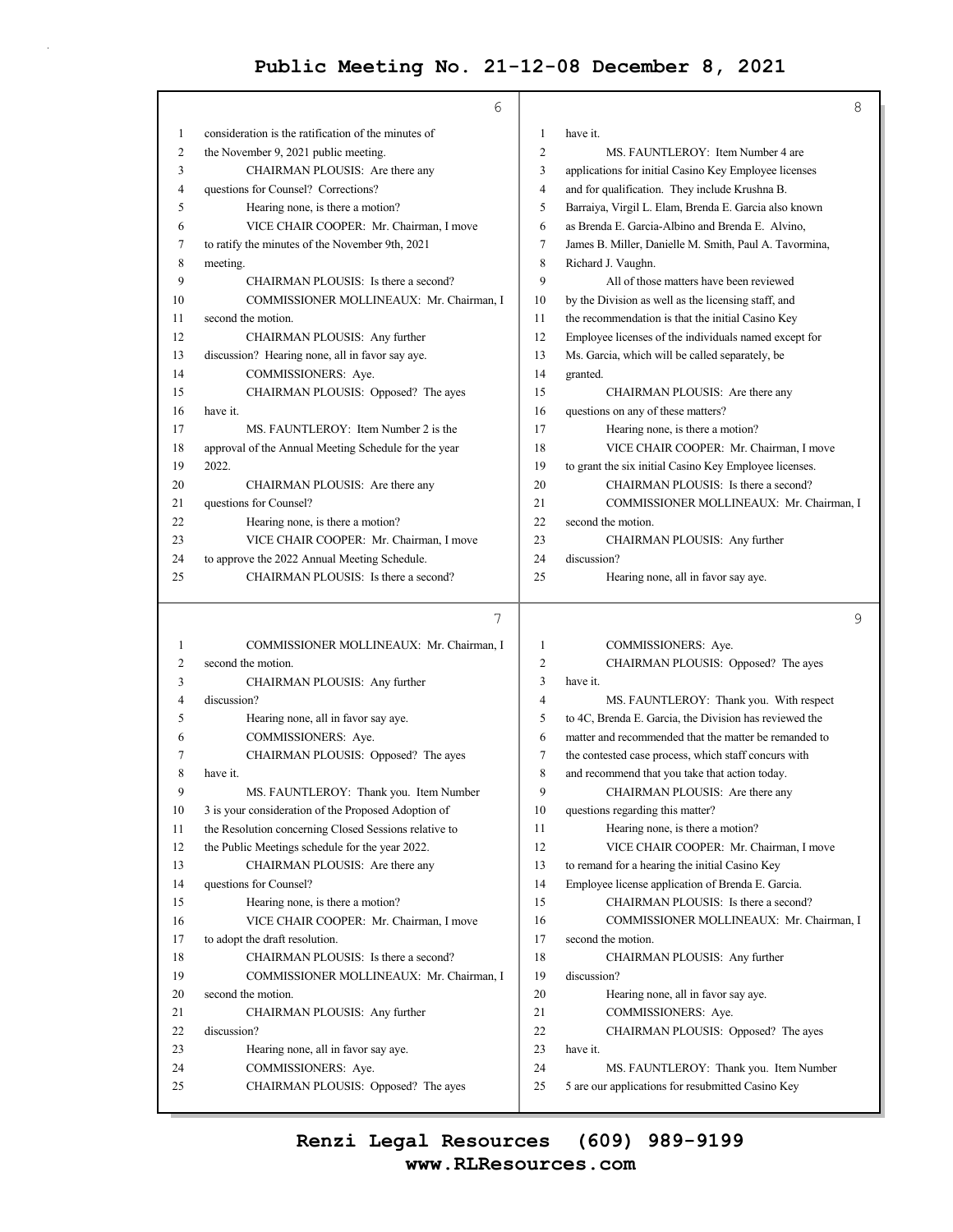|              | 10                                                                       |                | 12                                                                                                             |
|--------------|--------------------------------------------------------------------------|----------------|----------------------------------------------------------------------------------------------------------------|
| 1            | Employee licenses and for qualifications. They                           | 1              | discussion?                                                                                                    |
| 2            | include Andrea Alvarado also known as Andrea                             | $\overline{2}$ | Hearing none, roll call vote.                                                                                  |
| 3            | Alvarado-Rosario, James A. Celli, Christinella N.                        | 3              | MS. FAUNTLEROY: Commissioner Mollineaux?                                                                       |
| 4            | Dowe also known as Christinella N. Johnson, Joseph                       | 4              | COMMISSIONER MOLLINEAUX: Yes.                                                                                  |
| 5            | Fierro, Luis Morales also known as Luis A. Morales,                      | 5              | MS. FAUNTLEROY: Vice Chair Cooper?                                                                             |
| 6            | Gregory A Schaaf, Michael J. Schultz, Domenico                           | 6              | VICE CHAIR COOPER: Yes.                                                                                        |
| 7            | Sframeli, Priscilla M. Spinelli also known as                            | 7              | MS. FAUNTLEROY: And Chairman Plousis?                                                                          |
| 8            | Priscilla M. Moeller, Timothy J. Sweeney, Douglas S.                     | 8              | CHAIRMAN PLOUSIS: Yes.                                                                                         |
| 9            | Vargas-Brenes also known as Douglas S. Vargas,                           | 9              | MS. FAUNTLEROY: Thank you. The next is                                                                         |
| 10           | Catherine A. Walker, Suzanne M. Wuest also known as                      | 10             | Michael J. Schultz. He is the Chief Security for                                                               |
| 11           | Suzanne M. McAllister, and Laurence E. Zambanini.                        | 11             | Marina District Development Company, LLC. Again,                                                               |
| 12           | With respect to all matters, they have                                   | 12             | there is no objection to the granting of his                                                                   |
| 13           | been reviewed by the Division as well as licensing                       | 13             | resubmitted Casino Key Employee license                                                                        |
| 14           | staff with a recommendation that the resubmitted                         | 14             | qualifications.                                                                                                |
| 15           | Casino Key Employee licenses and qualification be                        | 15             | CHAIRMAN PLOUSIS: Are there any                                                                                |
| 16           | granted. However, with respect to Mr. Gregory Schaaf                     | 16             | questions regarding this matter?                                                                               |
| 17           | and Mr. Michael J. Schultz, those matters will be                        | 17             | Hearing none, is there a motion?                                                                               |
| 18           | called individually, as they are qualifier matters and                   | 18             | VICE CHAIR COOPER: Mr. Chairman, I move                                                                        |
| 19           | require a roll call vote.                                                | 19             | to grant resubmitted key license and qualification.                                                            |
| 20           | The remaining 12 are recommended that the                                | 20             | CHAIRMAN PLOUSIS: Is there a second?                                                                           |
| 21           | Casino Key Employee license be granted.                                  | 21             | COMMISSIONER MOLLINEAUX: Mr. Chairman, I                                                                       |
| 22           | CHAIRMAN PLOUSIS: Are there any                                          | 22             | second the motion.                                                                                             |
| 23           | questions for Counsel on any of these matters?                           | 23             | CHAIRMAN PLOUSIS: Any further                                                                                  |
| 24           | Hearing none, is there a motion?                                         | 24             | discussion?                                                                                                    |
| 25           | VICE CHAIR COOPER: Mr. Chairman, I move                                  | 25             | Hearing none, roll call vote.                                                                                  |
|              |                                                                          |                |                                                                                                                |
|              |                                                                          |                |                                                                                                                |
|              | 11                                                                       |                | 13                                                                                                             |
| $\mathbf{1}$ | to grant the 12 resubmitted Casino Key Employee                          | $\mathbf{1}$   | MS. FAUNTLEROY: Commissioner Mollineaux?                                                                       |
| 2            | licenses.                                                                | 2              | COMMISSIONER MOLLINEAUX: Yes.                                                                                  |
| 3            | CHAIRMAN PLOUSIS: Is there a second?                                     | 3              | MS. FAUNTLEROY: Vice Chair Cooper?                                                                             |
| 4            | COMMISSIONER MOLLINEAUX: Mr. Chairman, I                                 | 4              | VICE CHAIR COOPER: Yes.                                                                                        |
| 5            | second the motion.                                                       | 5              | MS. FAUNTLEROY: And Chairman                                                                                   |
| 6            | CHAIRMAN PLOUSIS: Any further                                            | 6              | Plousis?                                                                                                       |
| 7            | discussion?                                                              | $\tau$         | CHAIRMAN PLOUSIS: Yes.                                                                                         |
| 8<br>9       | Hearing none, all in favor say aye.                                      | 8              | MS. FAUNTLEROY: Thank you. Item Number                                                                         |
|              | COMMISSIONERS: Aye.                                                      | 9              | 6 are approvals through delegation of authority                                                                |
| 10           | CHAIRMAN PLOUSIS: Opposed? The ayes                                      | 10             | between November 2, 2021 and December 1, 2021,                                                                 |
| 11           | have it.                                                                 | 11             | pursuant to Resolution No. 17-01-11-11-C.                                                                      |
| 12           | MS. FAUNTLEROY: Thank you. With respect                                  | 12             | Patrick Ealer, Licensing Manager, will                                                                         |
| 13           | Gregory A. Schaaf, he is the Surveillance Director for                   | 13             | review those matters with you; however, no action is                                                           |
| 14           | Marina District Development Company, LLC. And as                         | 14             | required.                                                                                                      |
| 15<br>16     | noted, there is no objection to the granting of his                      | 15             | MR. EALER: Good morning, Chairman and                                                                          |
| 17           | key qualification.<br>CHAIRMAN PLOUSIS: All right. Are there             | 16<br>17       | Commissioners. This is Patrick Ealer, Casino Control<br>Commission Licensing and Financial Evaluation Manager. |
| 18           |                                                                          | 18             |                                                                                                                |
| 19           | any questions regarding this matter?<br>Hearing none, is there a motion? | 19             | Between November 2nd and December 1st,                                                                         |
| 20           | VICE CHAIR COOPER: Mr. Chairman, I move                                  | 20             | 2021, the staff the Casino Control Commission's                                                                |
| 21           | to grant resubmitted key license and qualification.                      | 21             | Regulatory Affairs Division granted the following<br>approvals via delegated authority.                        |
| 22           | CHAIRMAN PLOUSIS: Is there a second?                                     | 22             | On November 10, 2021, Temporary Casino                                                                         |
| 23           | COMMISSIONER MOLLINEAUX: Mr. Chairman, I                                 | 23             | Key Employee licenses were granted to Alfred R.                                                                |

#### 25 Floor Manager positions at Borgata, and to Sandra L.

# **www.RLResources.com Renzi Legal Resources (609) 989-9199**

25 CHAIRMAN PLOUSIS: Any further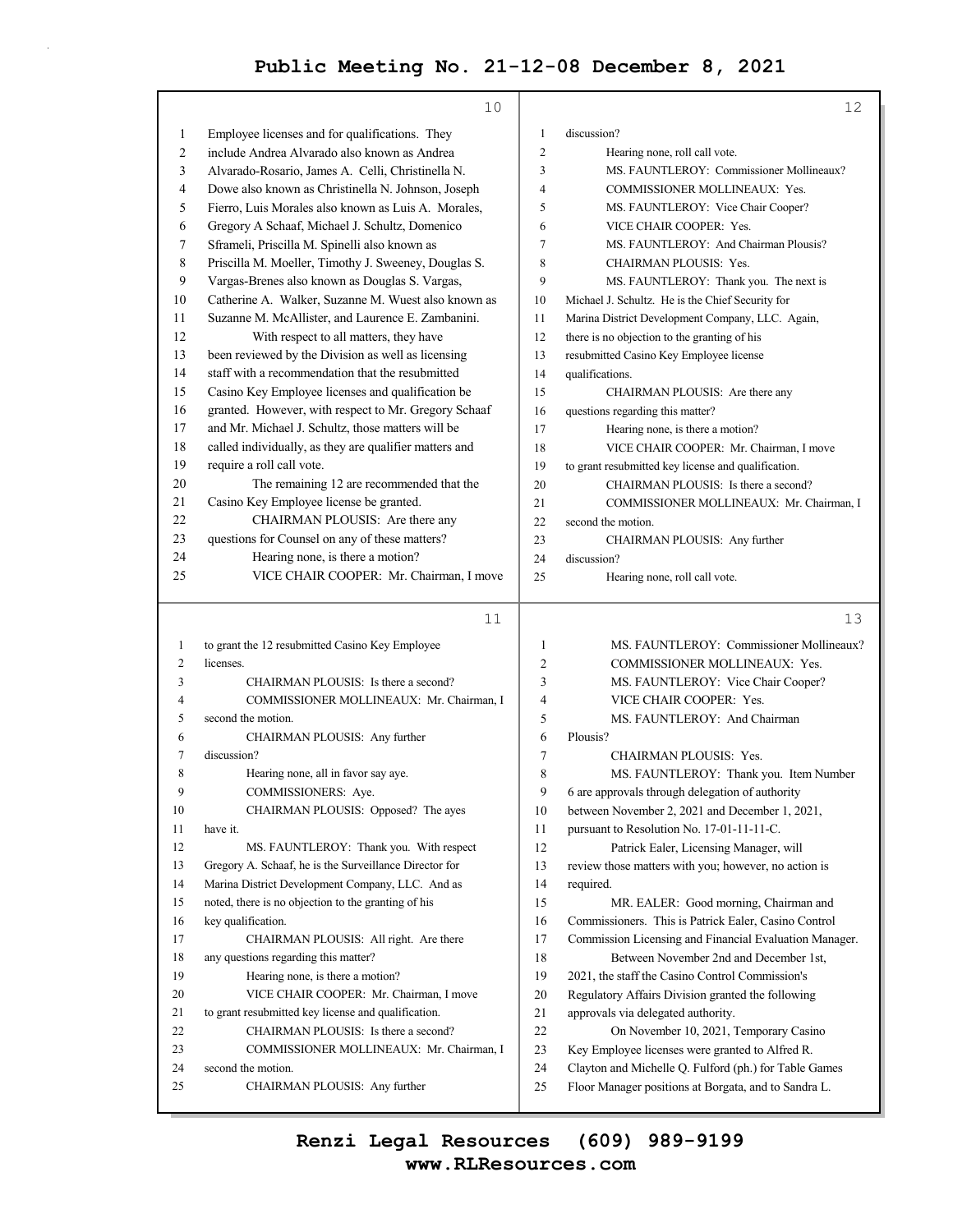|              | 14                                                                                            |                | 16                                                    |
|--------------|-----------------------------------------------------------------------------------------------|----------------|-------------------------------------------------------|
| $\mathbf{1}$ | Ward for a Dual Rate Assistant Casino Shift Manager                                           | $\mathbf{1}$   | discussion?                                           |
| 2            | position at Harrah's Atlantic City.                                                           | 2              | Hearing none, all in favor say aye.                   |
| 3            | On November 16, 2021, Temporary Key                                                           | 3              | COMMISSIONERS: Aye.                                   |
| 4            | Employee Licenses were granted to Gina K. Murray for a                                        | 4              | CHAIRMAN PLOUSIS: Opposed? Ayes have                  |
| 5            | Table Games Floor Manager position at Borgata, and to                                         | 5              | it.                                                   |
| 6            | Nadira M. Powell for a Sports Book Supervisor position                                        | 6              | MR. EALER: Thank you.                                 |
| 7            | at Harrah's Atlantic City.                                                                    | 7              | MS. FAUNTLEROY: Item Number 8 is                      |
| 8            | On November 19, 2021, a Temporary Key                                                         | 8              | consideration of the lapsing of Casino Key Employee   |
| 9            | Employee license was granted to Heather M. Shepherd                                           | 9              | licenses. Again, Mr. Ealer will review those.         |
| 10           | for a Senior VIP Account Manager position at Resorts                                          | 10             | MR. EALER: Thank you. Patrick Ealer of                |
| 11           | Atlantic City.                                                                                | 11             | the Casino Control Commission.                        |
| 12           |                                                                                               | 12             | At this time, there are five individuals              |
| 13           | And on November 23rd, 2021, Temporary<br>Casino Key Employee licenses were granted to Lourdes | 13             | for your consideration collapsed their casino Key     |
| 14           | M. Sierra Rodriguez for a Sports Book Supervisor                                              | 14             | Employee licenses. In these cases, the Casino Key     |
| 15           | position, and to Danielle A. Williams for a Dual Rate                                         | 15             | Employee license review application filing deadline   |
| 16           |                                                                                               | 16             | has passed and the individual has not filed a Casino  |
|              | Security Shift Manager position at Harrah's Atlantic                                          | 17             | Key Employee license review application or requested  |
| 17           | City, and to Jayasri Day for a Casino Key Cashier                                             | 18             |                                                       |
| 18           | Supervisor position at Golden Nugget Atlantic City.                                           |                | to be placed on the approved inactive list.           |
| 19           | This shall memorialize the noted                                                              | 19             | Based on these facts, staff recommends                |
| 20           | approvals that were granted by the Commission's                                               | 20             | that the Casino Key Employee licenses of Raymond      |
| 21           | Division of Regulatory Affairs via its delegated                                              | 21             | Abbamondi; Craig A. Burke; Jennifer R. Fipp; Gerald   |
| 22           | authority during this period, and no further                                                  | 22             | Hicks, Sr.; and Sandra J. Morris also known as        |
| 23           | Commission action is required. Thank you.                                                     | 23             | Sandra J. Land be deemed to have lapsed.              |
| 24           | MS. FAUNTLEROY: Thank you. Item Number                                                        | 24             | CHAIRMAN PLOUSIS: Are there any                       |
| 25           | 7 are requests for inactivation of Casino Key Employee                                        | 25             | questions on any of these matters?                    |
|              | 15                                                                                            |                | 17                                                    |
|              |                                                                                               |                |                                                       |
| $\mathbf{1}$ | licenses. Again, I will defer to Patrick Ealer to                                             | $\mathbf{1}$   | Hearing none, is there a motion?                      |
| 2            | review those matters with you.                                                                | 2              | VICE CHAIR COOPER: Mr. Chairman, I move               |
| 3            | MR. EALER: Thank you. Patrick Ealer,                                                          | 3              | to find that the five Casino Key Employee licenses    |
| 4            | Casino Control Commission, Licensing and Financial                                            | $\overline{4}$ | lapsed pursuant to N.J.A.C. 19:41A-6.1(f) of the      |
| 5            | Evaluation Manager.                                                                           | 5              | regulations.                                          |
| 6            | The following five individuals have                                                           | 6              | CHAIRMAN PLOUSIS: Is there a second?                  |
| 7            | requested to be placed on the Casino Key Employee                                             | 7              | COMMISSIONER MOLLINEAUX: Mr. Chairman, I              |
| 8            | Approved Inactive List for a period of up to five                                             | 8              | second the motion.                                    |
| 9            | years in lieu of filing a Casino Key Employee license                                         | 9              | CHAIRMAN PLOUSIS: Any further                         |
| 10           | review application: Patricia Green; John A Liskowicz;                                         | 10             | discussion?                                           |
| 11           | Rachel A. McCall; Charles A. Robinson, Jr.; and Iveliz                                        | 11             | Hearing none, all in favor say aye.                   |
| 12           | Santos.                                                                                       | 12             | COMMISSIONERS: Aye.                                   |
| 13           | Commission staff has reviewed these                                                           | 13             | CHAIRMAN PLOUSIS: Opposed? The ayes                   |
| 14           | requests and recommends that you grant the requested                                          | 14             | have it.                                              |
| 15           | relief.                                                                                       | 15             | MR. EALER: Thank you.                                 |
| 16           | CHAIRMAN PLOUSIS: Are there any                                                               | 16             | MS. FAUNTLEROY: Item Number 9 is                      |
| 17           | questions?                                                                                    | 17             | consideration of the Complaint in State of New Jersey |
| 18           | Hearing none, is there a motion?                                                              | 18             | vs. Svapnil Desai for a Casino Key Employee license,  |
| 19           | VICE CHAIR COOPER: Mr. Chairman, I move                                                       | 19             | which is Docket Number 21-0016-RC.                    |
| 20           | to grant the requested relief and order that the five                                         | 20             | Senior Counsel Teresa Pimpinelli will                 |
| 21           | casino Key Employee licenses be inactivated.                                                  | 21             | review that matter with you.                          |
| 22           | CHAIRMAN PLOUSIS: Is there a second?                                                          | 22             | MS. PIMPINELLI: Good morning, Chairman                |
| 23           |                                                                                               |                |                                                       |
|              | COMMISSIONER MOLLINEAUX: Mr. Chairman, I                                                      | 23             | and Commissioners. This is Teresa Pimpinelli, Senior  |
| 24           | second the motion.                                                                            | 24             | Counsel, appearing for the Commission.                |
| 25           | CHAIRMAN PLOUSIS: Any further                                                                 | 25             | Before you is a complaint filed on                    |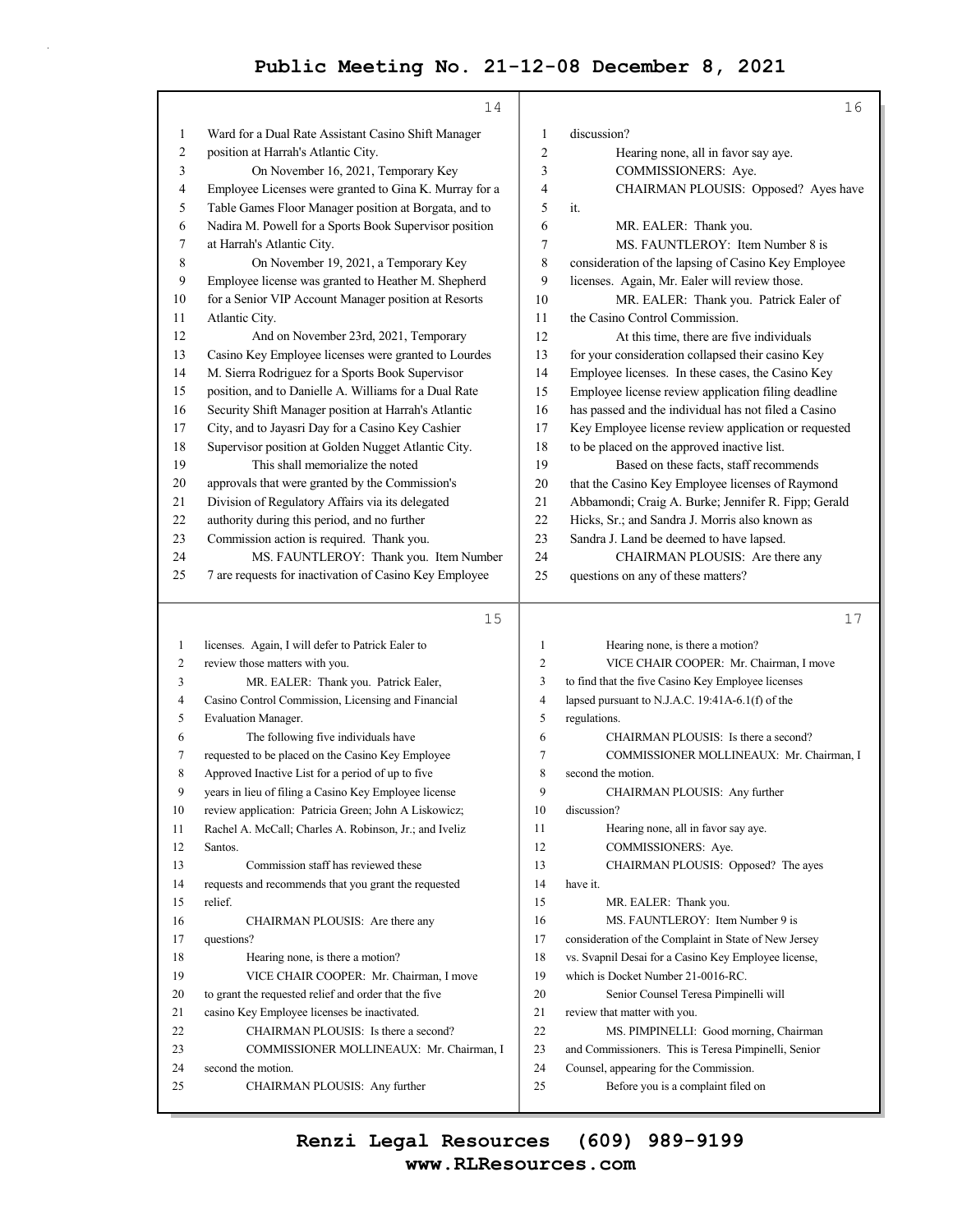|                | 18                                                                         |                | 20                                                                                                        |
|----------------|----------------------------------------------------------------------------|----------------|-----------------------------------------------------------------------------------------------------------|
| 1              | November 24th of 2021 in which the Division seeks the                      | $\mathbf{1}$   | any questions for Counsel?                                                                                |
| $\overline{c}$ | immediate suspension of Mr. Desai's Casino Key                             | $\overline{2}$ | Hearing none, is there a motion?                                                                          |
| 3              | Employee license, based on and August 14, 2021 charge                      | 3              | VICE CHAIR COOPER: Mr. Chairman, I move                                                                   |
| $\overline{4}$ | of one count of theft by unlawful taking or                                | 4              | to grant the Division's application to suspend Svapnil                                                    |
| 5              | disposition, a disorderly persons offense, which the                       | 5              | Desai's Casino Key Employee license and remand the                                                        |
| 6              | Division alleges is inimical under the act and casino                      | 6              | matter for a hearing.                                                                                     |
| 7              | operations, and therefore disqualifying.                                   | 7              | CHAIRMAN PLOUSIS: Is there a second?                                                                      |
| $\,8\,$        | Mr. Desai was notified of today's                                          | 8              | COMMISSIONER MOLLINEAUX: Mr. Chairman, I                                                                  |
| 9              | proceedings and has advised Commission Legal staff he                      | 9              | second the motion.                                                                                        |
| 10             | will not be appearing. You have staff memo and                             | 10             | CHAIRMAN PLOUSIS: Any further                                                                             |
| 11             | recommendation for this matter.                                            | 11             | discussion?                                                                                               |
| 12             | I would now ask the Division to enter                                      | 12             | Hearing none, all in favor say aye.                                                                       |
| 13             | their appearance and proceed.                                              | 13             | COMMISSIONERS: Aye.                                                                                       |
| 14             | MS. FIETKIEWICZ: Good morning, Chairman                                    | 14             | CHAIRMAN PLOUSIS: Opposed? The ayes                                                                       |
| 15             | and Commissioners. Jocelyn Fietkiewicz, Deputy                             | 15             | have it.                                                                                                  |
| 16             | Attorney General for the Division of Gaming                                | 16             | MS. FAUNTLEROY: Item Number 10 is the                                                                     |
| 17             | Enforcement.                                                               | 17             | petition of Harrah's Atlantic City Operating Company,                                                     |
| 18             | As Counsel outlined for you, on                                            | 18             | LLC, doing business as Harrah's Resort Atlantic City,                                                     |
| 19             | November 24th, 2021, the Division filed a complaint                        | 19             | for the issuance of a temporary Casino Key Employee                                                       |
| 20             | and application seeking the immediate suspension and                       | 20             | license to John Baldosaro, III, pursuant to N.J.S.A.                                                      |
| 21             | ultimate revocation of the Plenary Casino Key Employee                     | 21             | 5:12-89(e), and to permit him to assume the duties and                                                    |
| 22             | license of Respondent Svapnil Desai.                                       | 22             | exercise the powers of Vice President of Security,                                                        |
| 23             | As set forth more fully in the Division's                                  | 23             | pending his plenary qualification.                                                                        |
| 24             | complaint, Svapnil Desai was charged on August 14th,                       | 24             | Again, Senior Counsel Pimpinelli will                                                                     |
| 25             | 2021, with one count of theft, a disorderly persons                        | 25             | review that matter with you.                                                                              |
|                |                                                                            |                |                                                                                                           |
|                |                                                                            |                |                                                                                                           |
|                | 19                                                                         |                | 21                                                                                                        |
| $\mathbf{1}$   | offense, in violation of N.J.S.A. 2C:20-3(a). This                         | $\mathbf{1}$   |                                                                                                           |
| $\overline{c}$ | theft was in connection with Svapnil Desai's                               | 2              | MS. PIMPINELLI: Good morning again,<br>Chairman and Commissioners. Teresa Pimpinelli                      |
| 3              | employment as a slot supervisor and shift manager at                       | 3              | appearing again on behalf of the Commission.                                                              |
| 4              | Resorts Casino Hotel.                                                      | 4              | For your consideration, as Ms. Fauntleroy                                                                 |
| 5              | This criminal charge is currently pending                                  | 5              | indicated, is the request for a temporary                                                                 |
| 6              | adjudication. This criminal charge as well as the                          | 6              | qualification and temporary Casino Key Employee                                                           |
| 7              | underlying conduct is disqualifying pursuant to                            | 7              | license for John Badosaro, III, which would permit him                                                    |
| 8              | Sections 86-C3, 86D and 86G of the Casino Control Act.                     | 8              | to serve as Vice President of Security for Harrah's                                                       |
| 9              | Additionally, given the alleged conduct                                    | 9              | Atlantic City Operating Company, LLC, pending his                                                         |
| 10             | and criminal charge, Svapnil Desai lacks the good                          | 10             | plenary qualification and licensure.                                                                      |
| 11             | character, honestly and integrity required of Casino                       | 11             | You have staff memo and recommendation                                                                    |
| 12             | Key Employee licensure by Section 89-E2 of the Casino                      | 12             | for this matter. The draft resolution was circulated                                                      |
| 13             | Control Act.                                                               | 13             | to the parties.                                                                                           |
| 14             | Accordingly, the Division respectfully                                     | 14             | I believe Bessie Sacco is here on behalf                                                                  |
| 15             | requests the immediate suspension of the respondent's                      | 15             | of Petitioners, and Connor Martin is here on behalf of                                                    |
| 16             | Casino Key Employee license pending the final                              | 16             | the Division. I would now ask them to enter their                                                         |
| 17             | resolution of the Division's complaint. Thank you.                         | 17             | appearances for the record and proceed.                                                                   |
| 18             | CHAIRMAN PLOUSIS: Thank you. Teresa,                                       | 18             | MS. SACCO: Good morning, Chairman                                                                         |
| 19             | for the record, the licensee did not want to appear                        | 19             | Plousis, Commissioners. Bess Sacco, Vice President,                                                       |
| 20             | today?                                                                     | 20             | Chief Counsel, Regional Operations for Caesars                                                            |
| 21             | MS. PIMPINELLI: That's correct. He                                         | 21             | Entertainment.                                                                                            |
| 22             | indicated he would not be appearing today and that he                      | 22             | The petition before you, as Teresa                                                                        |
| 23             | would reach out to Counsel after the public meeting to                     | 23             | Pimpinelli pointed out, is for the Temporary Casino                                                       |
| 24<br>25       | discuss how he wants to proceed.<br>CHAIRMAN PLOUSIS: Thank you. Are there | 24<br>25       | Key Employee licensure of John Badosaro to serve as<br>the Vice President of Security for Harrah's Resort |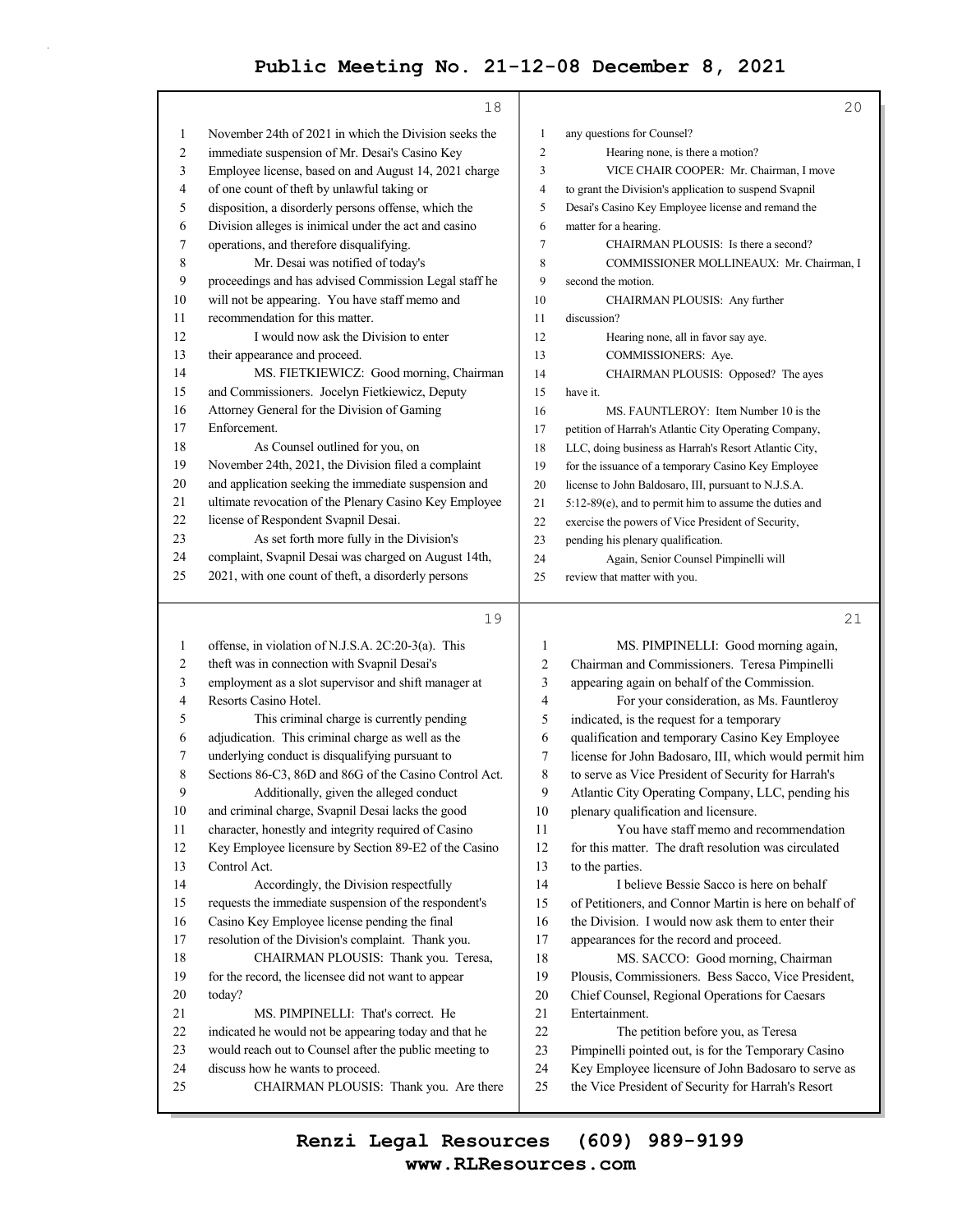|                | 22                                                     |                | 24                                                                                      |
|----------------|--------------------------------------------------------|----------------|-----------------------------------------------------------------------------------------|
| $\mathbf{1}$   | Atlantic City as well as approval for him to exercise  | 1              | Harrah's Atlantic City Operating Company, LLC;                                          |
| $\overline{c}$ | the powers and perform the duties of his position,     | $\overline{c}$ | Boardwalk Regency, LLC; Tropicana Atlantic City doing                                   |
| 3              | pending his plenary qualification.                     | 3              | business as Tropicana Casino and Resort; and Caesars                                    |
| $\overline{4}$ | I have reviewed the Division's letter and              | 4              | Interactive Entertainment New Jersey, LLC, requesting                                   |
| 5              | am posing no objection to this petition. And I've      | 5              | permission for Sandra D. Morgan to assume the duties                                    |
| 6              | also reviewed the resolution, and I find it to be      | 6              | and exercise the powers of Director of Caesars                                          |
| 7              | acceptable.                                            | 7              | Entertainment, Inc., pending plenary qualification.                                     |
| 8              | Unless the Commission has any questions,               | 8              | This matter was initiated for your review                                               |
| $\overline{9}$ | I would respectfully request that the petition be      | 9              | by a petition filed on November 24, 2021, by the named                                  |
| 10             | granted and Mr. Baldosaro be issued a Temporary Casino | 10             | petitioners seeking Ms. Morgan's temporary                                              |
| 11             | Key Employee license and temporary qualification.      | 11             | qualifications to serve as a member of the Board of                                     |
| 12             | Thank you.                                             | 12             | Directors of Caesars Entertainment, Inc.                                                |
| 13             | MR. MARTIN: Good morning, Chairman and                 | 13             | The petition was amended to note a                                                      |
| 14             | Commissioners. Connor Martin, Deputy Attorney General  | 14             | correction on December 1.                                                               |
| 15             | for the Division of Gaming Enforcement.                | 15             | With your permission, Mr. Chairman, the                                                 |
| 16             | We e-mailed the Commission on                          | 16             | attorneys are here, I would ask that they enter their                                   |
| 17             | December 1st, 2021, stating that the Division does not | 17             | appearances and speak to the matter directly.                                           |
| 18             | object to the issuance of a Temporary Casino Key       | 18             | CHAIRMAN PLOUSIS: Proceed.                                                              |
| 19             | Employee license and qualification for John Baldosaro, | 19             | MR. AGNELLINI: Good morning, Chairman,                                                  |
| 20             | III to assume the duties and perform the functions of  | 20             | Commissioners. Pacifico Agnellini from Brownstein,                                      |
| 21             | Vice President of Security for Harrah's Atlantic City  | 21             | Hyatt, Farber, Schreck, on behalf of Caesars                                            |
| 22             | Operating Company, LLC. We have reviewed the draft     | 22             | Entertainment, Inc. and its affiliated New Jersey                                       |
| 23             | resolution and have no objections. Thank you.          | 23             | casino licensees.                                                                       |
| 24             | CHAIRMAN PLOUSIS: Are there any                        | 24             | MR. MARTIN: Connor Martin on behalf of                                                  |
| 25             | questions for Counsel?                                 | 25             | the Division of Gaming Enforcement.                                                     |
|                |                                                        |                |                                                                                         |
|                |                                                        |                |                                                                                         |
|                | 23                                                     |                | 25                                                                                      |
| $\mathbf{1}$   | Hearing none, is there a motion?                       | $\mathbf{1}$   |                                                                                         |
| 2              | VICE CHAIR COOPER: Mr. Chairman, I move                | 2              | MR. AGNELLINI: Before you today is a<br>petition seeking the temporary qualification of |
| 3              | to approve the joint petition and issue a Temporary    | 3              | Sandra D. Morgan, pending her plenary qualification.                                    |
| 4              | Casino Key Employee license to John Badosaro, III,     | 4              | We have filed that petition on behalf of                                                |
| 5              | pursuant to N.J.S.A. 5:12-89(e) and N.J.S.A.           | 5              | Petitioners. We have reviewed the Division's report.                                    |
| 6              | 19:41A-5.3(d), and permit him to assume the duties and | 6              | We have reviewed the draft resolution. And we have no                                   |
| 7              | exercise the powers of Vice President of Security for  | 7              | comments nor objections, and would ask that you                                         |
| 8              | Harrah's Atlantic City Operating Company, LLC, pending | 8              | approve the relief sought and issue the resolution as                                   |
| 9              | plenary qualification, in accordance with the          | 9              | drafted. Thank you.                                                                     |
| 10             | conditions contained in N.J.S.A. 5:12-85.1,            | 10             | MR. MARTIN: Good morning, Chairman and                                                  |
| 11             | N.J.S.A. 5:12-89 and N.J.A.C. 13:69C-27.6.             | 11             | Commissioners. The Division filed a letter earlier                                      |
| 12             | CHAIRMAN PLOUSIS: Is there a second?                   | 12             | this morning, December 8, 2021, stating that the                                        |
| 13             | COMMISSIONER MOLLINEAUX: Mr. Chairman, I               | 13             | Division does not object to the temporary                                               |
| 14             | second the motion.                                     | 14             | qualification of Sandra Douglas Morgan to assume the                                    |
| 15             | CHAIRMAN PLOUSIS: Any further                          | 15             | duties and exercise the powers of Director of Caesars                                   |
| 16             | discussion?                                            | 16             | Entertainment, Inc.                                                                     |
| 17             | Hearing none, roll call vote.                          | 17             | Further, the Division consents to this                                                  |
| 18             | MS. FAUNTLEROY: Commissioner Mollineaux?               | 18             | matter being heard today, although the application has                                  |
| 19             | COMMISSIONER MOLLINEAUX: Yes.                          | 19             | not been on file for 30 days, as required by N.J.A.C.                                   |
| 20             | MS. FAUNTLEROY: Vice Chair Cooper?                     | 20             | 13:69C-27.7(c)2. We have reviewed the draft                                             |
| 21             | VICE CHAIR COOPER: Yes.                                | 21             | resolution and have no objection. Thank you.                                            |
| 22             | MS. FAUNTLEROY: And Chairman Plousis?                  | 22             | CHAIRMAN PLOUSIS: Are there any                                                         |
| 23             | CHAIRMAN PLOUSIS: Yes.                                 | 23             | questions for Counsel?                                                                  |
| 24             | MS. FAUNTLEROY: Item Number 11 is the                  | 24             | Hearing none, is there a motion?                                                        |
| 25             | Amended Joint Petition of Caesars Entertainment, Inc.; | 25             | VICE CHAIR COOPER: Mr. Chairman, I move                                                 |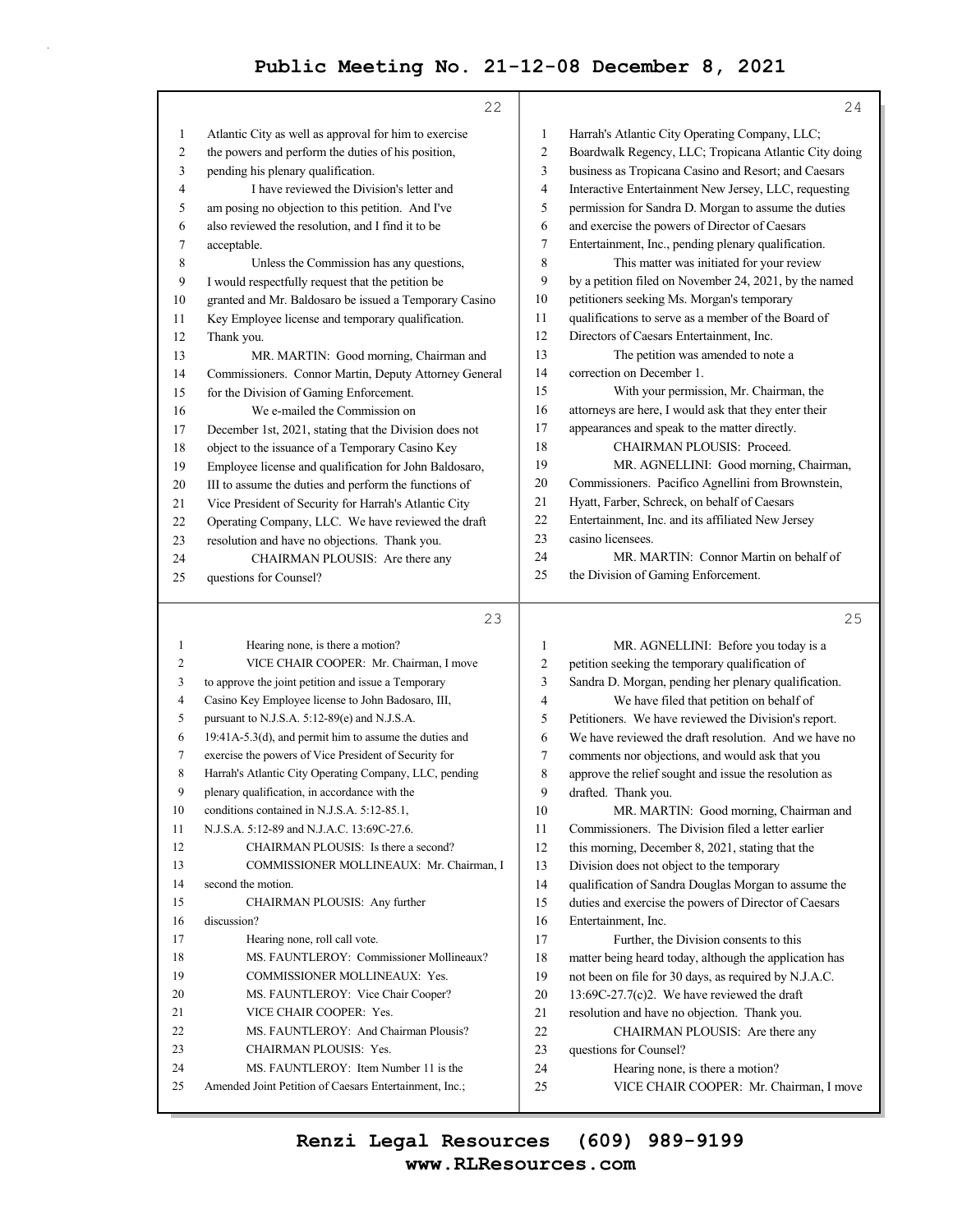|              | 26                                                     |                | 28                                                    |
|--------------|--------------------------------------------------------|----------------|-------------------------------------------------------|
| $\mathbf{1}$ | to adopt the draft resolution and authorize Sandra D.  | $\mathbf{1}$   | up to the Atlantic City.                              |
| 2            | Morgan on a temporary basis and prior to her plenary   | $\overline{c}$ | I've reviewed the draft resolution, and               |
| 3            | qualification to assume the duties and exercise the    | 3              | it's fine in form and substance. Accordingly, we      |
| 4            | powers as a member of the Board of Directors for       | 4              | would just ask that he be approved today.             |
| 5            | Caesars Entertainment, Inc., subject to the conditions | 5              | Additionally, when Mr. Lunn is up here in             |
| 6            | contained in N.J.S.A. 5:12-85.1(c) and N.J.A.C. 13:69  | 6              | January, we will bring him over to the Commission, if |
| 7            | $C-2.7(c)$ .                                           | 7              | that's okay with the Commission, to meet you in       |
| 8            | CHAIRMAN PLOUSIS: Is there a second?                   | 8              | person. Thank you.                                    |
| 9            | COMMISSIONER MOLLINEAUX: Mr. Chairman, I               | 9              | CHAIRMAN PLOUSIS: Thank you. We look                  |
| 10           | second the motion.                                     | 10             | forward to meeting Mr. Lunn.                          |
| 11           | CHAIRMAN PLOUSIS: Any further                          | 11             | MS. RICHARDSON: Good morning, Chairman                |
| 12           | discussion?                                            | 12             | and Commissioners. Tracy Richardson, Deputy Attorney  |
| 13           | Hearing none, roll call vote.                          | 13             | General for the Division of Gaming Enforcement.       |
| 14           | MS. FAUNTLEROY: Commissioner Mollineaux?               | 14             | We filed a response with you on December 6            |
| 15           | COMMISSIONER MOLLINEAUX: Yes.                          | 15             | of no objection to the Temporary Casino Key Employee  |
| 16           | MS. FAUNTLEROY: Vice Chair Cooper?                     | 16             | licensure and temporary qualification for Travis Lunn |
| 17           | VICE CHAIR COOPER: Yes.                                | 17             | as the new President and Chief Operating Officer for  |
| 18           | MS. FAUNTLEROY: And Chairman Plousis?                  | 18             | Borgata.                                              |
| 19           | CHAIRMAN PLOUSIS: Yes.                                 | 19             | We've also reviewed the draft resolution              |
| 20           | MS. FAUNTLEROY: Item Number 12. Thank                  | 20             | and have no objections. Thank you.                    |
| 21           | you, gentlemen. Item Number 12 is the petition of      | 21             | CHAIRMAN PLOUSIS: Are there any                       |
| 22           | Marina District Development Company, LLC, for the      | 22             | questions for Counsel?                                |
| 23           | issuance of a Temporary Casino Key Employee license to | 23             | Hearing none, is there a motion?                      |
| 24           | Travis Lunn pursuant to N.J.S.A. 5:12-89(e), and to    | 24             | VICE CHAIR COOPER: Mr. Chairman, I move               |
| 25           | permit him to assume the duties and exercise the       | 25             | to approve the joint petition and issue a Temporary   |
|              |                                                        |                |                                                       |
|              | 27                                                     |                | 29                                                    |
| 1            | powers of President and Chief Operating Officer,       | $\mathbf{1}$   | Casino Key Employee license to Travis Lunn, pursuant  |
| 2            | pending his plenary qualification.                     | 2              | to N.J.S.A. 5:12-89(e) and N.J.S.A. 19:41A-5.3, and   |
| 3            | This matter was initiated via a petition               | 3              | permit him to assume the duties and exercise the      |
| 4            | filed November 23, 2021, seeking Mr. Lunn's Temporary  | 4              | powers of President and Chief Operating Officer for   |
| 5            | Casino Key Employee license and qualification to serve | 5              | Marina District Development Company, LLC, pending     |
| 6            | in the capacity indicated as President and COO of      | 6              | plenary qualification, in accordance with the         |
| 7            | MDDC, also known as Borgata.                           | $\tau$         | conditions contained in N.J.S.A. 5:12-85.1(c),        |
| 8            | With your permission, Mr. Chairman,                    | 8              | N.J.S.A. 5:12-89 and N.J.A.C. 13:69 C-2.6.            |
| 9            | Counsel are present. I would ask that they identify    | 9              | CHAIRMAN PLOUSIS: Is there a second?                  |
| 10           | themselves and proceed accordingly.                    | 10             | COMMISSIONER MOLLINEAUX: Mr. Chairman, I              |
| 11           | MR. MADAMBA: Good morning, Chair                       | 11             | second the motion.                                    |
| 12           | Plousis, Vice Chair Cooper and Member Mollineaux. Pat  | 12             | CHAIRMAN PLOUSIS: Any further                         |
| 13           | Madamba, Senior Vice President and Legal Counsel for   | 13             | discussion?                                           |
| 14           | MGM Resorts International and Marina District          | 14             | Hearing none, roll call vote.                         |
| 15           | Development Company on behalf -- also known as         | 15             | MS. FAUNTLEROY: Commissioner Mollineaux?              |
| 16           | Borgata, on behalf of Borgata and Mr. Lunn.            | 16             | COMMISSIONER MOLLINEAUX: Yes.                         |
| 17           | Mr. Lunn is seeking his Temporary Casino               | 17             | MS. FAUNTLEROY: Vice Chair Cooper?                    |
| 18           | Key Employee license and temporary qualification in    | 18             | VICE CHAIR COOPER: Yes.                               |
| 19           | order to assume the duties as President and Chief      | 19             | MS. FAUNTLEROY: And Chairman                          |
| $20\,$       | Operating Officer of Borgata at the beginning of       | $20\,$         | Plousis?                                              |
| 21           |                                                        |                |                                                       |
|              | January.                                               | 21             | CHAIRMAN PLOUSIS: Yes.                                |
| 22           | Melanie will be returning to National                  | $22\,$         | MS. FAUNTLEROY: There is an addendum to               |
| 23           | Harbor at that time, and Travis, Mr. Lunn, who         | 23             | the agenda, which is Item Number 14, which is the     |
| 24           | currently serves as the President and Chief Operating  | 24             | temporary qualification of Noel Hayden as a security  |
| 25           | Officer of Beau Rivage in Mississippi, will be moving  | 25             | holder for Premier Entertainment AC, LLC and Bally's  |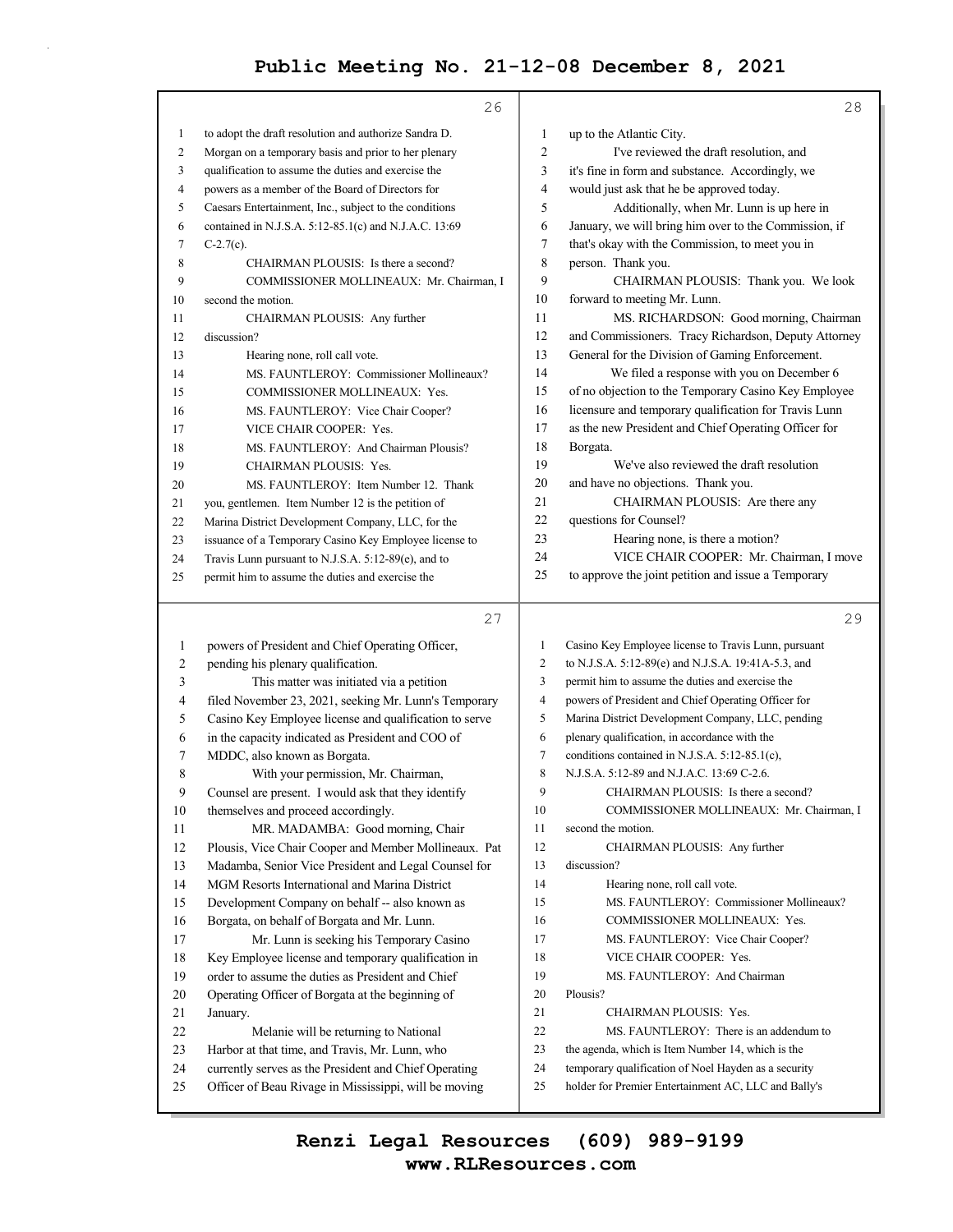|              | 30                                                             |                | 32                                                                                                       |
|--------------|----------------------------------------------------------------|----------------|----------------------------------------------------------------------------------------------------------|
| $\mathbf{1}$ | Corporation.                                                   | $\mathbf{1}$   | CHAIRMAN PLOUSIS: Yes.                                                                                   |
| 2            | The petition was filed on November 5,                          | $\overline{c}$ | MS. FAUNTLEROY: Now, Mr. Chairman, with                                                                  |
| 3            | 2021. And I believe that Counsel is present, and I             | 3              | your permission, I will return to the item that I                                                        |
| 4            | would ask that they address that matter.                       | 4              | skipped, which is Item Number 13 -- that was                                                             |
| 5            | MS. LEVIN KAUFMAN: Good morning, Chair                         | 5              | inadvertent, I apologize -- for consideration of the                                                     |
| 6            | and Commissioners. Lynne Levin Kaufman, Cooper                 | 6              | initial Casino Key Employee licensure and plenary                                                        |
| 7            | Levinson, for the petitioners Premier Entertainment            | 7              | qualification of Kenya J. Evan to serve as Executive                                                     |
| 8            | AC, LLC and Bally's Corporation.                               | 8              | Director, Information Technology, for MGM Resorts                                                        |
| 9            | As stated, Petitioner filed a petition                         | 9              | International.                                                                                           |
| 10           | seeking temporary qualification for Noel Hayden to act         | 10             | Ms. Evan's matter was initially presented                                                                |
| 11           | as and exercise the powers of a security holder of             | 11             | on March 2, 2021, by way of a petition filed on that                                                     |
| 12           | over 5 percent of Bally's Corporation, pending his             | 12             | date, seeking her temporary qualification to serve in                                                    |
| 13           | temporary qualification.                                       | 13             | the capacity indicated. You considered her temporary                                                     |
| 14           | I have reviewed the draft resolution and                       | 14             | qualification at the March 10, 2021 meeting, at which                                                    |
| 15           | have no objections; and therefore, I would request             | 15             | can time you granted that request.                                                                       |
| 16           | that Mr. Hayden be so temporarily qualified. Thank             | 16             | She is now before you for her plenary                                                                    |
| 17           | you.                                                           | 17             | qualification to serve in the capacity indicated,                                                        |
| 18           | MS. BALDINI: Good morning, Chairman and                        | 18             | Executive Director, Information Technology.                                                              |
| 19           | Commissioners. Alessandra Baldini, Deputy Attorney             | 19             | With your permission, Mr. Chairman,                                                                      |
| 20           | General, responding on behalf of the Division.                 | $20\,$         | Counsel is present, I would ask that they enter their                                                    |
| 21           | The Division has reviewed the petition                         | 21             | appearances and proceed.                                                                                 |
| 22           | dated November 5th and submitted the Division's                | 22             | MR. EALER: Good morning. For the record                                                                  |
| 23           | response to be dated November 16th, with no objection          | 23             | again, Pat Madamba, Senior Vice President and Legal                                                      |
| 24<br>25     | to the temporary qualification request.                        | 24             | Counsel for MGM Resorts International and Marina                                                         |
|              | Yesterday, the Division provided its                           | 25             | District Development Company.                                                                            |
|              |                                                                |                |                                                                                                          |
|              | 31                                                             |                | 33                                                                                                       |
| 1            | minor comments but has otherwise no objections to the          | $\mathbf{1}$   | We would just ask that you grant                                                                         |
| 2            | draft resolution. Thank you.                                   | $\overline{c}$ | preliminary qualification and Casino Key Employee                                                        |
| 3            | CHAIRMAN PLOUSIS: Are there any                                | 3              | license to Ms. Evan. I have reviewed the draft                                                           |
| 4            | questions for Counsel?                                         | 4              | resolution. It's fine in form and substance. So                                                          |
| 5            | Hearing none, is there a motion?                               | 5              | thank you very much.                                                                                     |
| 6            | VICE CHAIR COOPER: Mr. Chairman, I move                        | 6              | MS. RICHARDSON: Good morning again,                                                                      |
| 7            | to approve the joint petition and grant the relief             | $\overline{7}$ | Chairman and Commissioners. Tracy Richardson Deputy                                                      |
| 8            | requested in the petition and grant Noel Hayden                | 8              | Attorney General for the Division of Gaming                                                              |
| 9            | temporary qualification in accordance with the                 | 9              | Enforcement.                                                                                             |
| 10           | conditions contained in N.J.S.A. $5:12-85.1(c)$ and            | 10             | You have our report recommending the Casino                                                              |
| 11           | N.J.A.C. 13:69 C-2.7 to hold over 5 percent of the             | 11             | Key Employee licensure and qualification for Kenya                                                       |
| 12           | common stock of Bally's Corporation, pending plenary           | 12             | Evan as Executive Director of Information Technology                                                     |
| 13           | qualification.                                                 | 13             | for MGM Resorts International. We've also reviewed                                                       |
| 14           | CHAIRMAN PLOUSIS: Is there a second?                           | 14             | the draft resolution and have no objections. Thank                                                       |
| 15<br>16     | COMMISSIONER MOLLINEAUX: Mr. Chairman, I<br>second the motion. | 15             | you.                                                                                                     |
| 17           |                                                                | 16<br>17       | CHAIRMAN PLOUSIS: Are there any                                                                          |
| 18           | CHAIRMAN PLOUSIS: Any further<br>discussion?                   |                | questions for Counsel?                                                                                   |
| 19           | Hearing none, roll call vote.                                  | 18<br>19       | Hearing none, is there a motion?<br>VICE CHAIR COOPER: Mr. Chairman, I move                              |
| 20           | MS. FAUNTLEROY: Commissioner Mollineaux?                       | 20             | to adopt the draft resolution and grant an initial                                                       |
| 21           | COMMISSIONER MOLLINEAUX: Yes.                                  | 21             | Casino Key Employee license to Kenya J. Evans; and B,                                                    |
| 22           | MS. FAUNTLEROY: Vice Chair Cooper?                             | 22             | find Ms. Evans qualified to serve as Executive                                                           |
| 23           | VICE CHAIR COOPER: Yes.                                        | 23             | Director, Information Technology, for MGM Resorts                                                        |
| 24<br>25     | MS. FAUNTLEROY: And Chairman<br>Plousis?                       | 24<br>25       | International in accordance with N.J.S.A. 5:12-85.1,<br>N.J.S.A. 5:12-89(b) and N.J.A.C. 13:69C-2.7, and |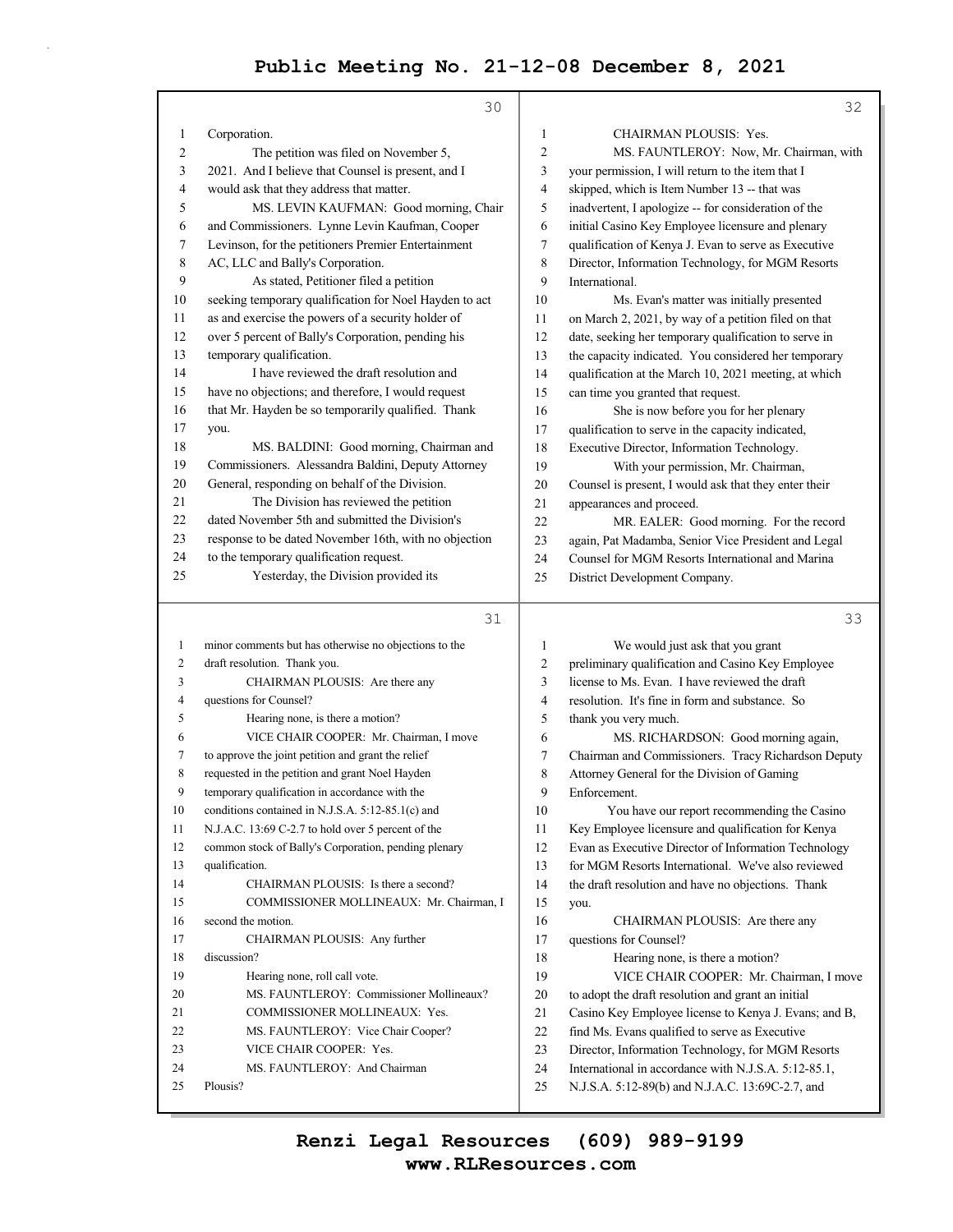|                | 34                                                                              |                                                              | 36 |
|----------------|---------------------------------------------------------------------------------|--------------------------------------------------------------|----|
| $\mathbf{1}$   | further grant the petitioner's request to waive the                             | CERTIFICATE<br>1                                             |    |
| $\overline{c}$ | residency requirement, as provided for in N.J.S.A.                              | $\overline{c}$                                               |    |
| 3              | $5:12-89(b)4.$                                                                  | 3<br>I, RONDA L. REINSTEIN, a Certified Court                |    |
| 4              | CHAIRMAN PLOUSIS: Is there a second?                                            | 4<br>Reporter of the State of New Jersey, authorized to      |    |
| 5              | COMMISSIONER MOLLINEAUX: Mr. Chairman, I                                        | 5<br>administer oaths pursuant to R.S.41:2-2, do hereby      |    |
| 6              | second the motion.                                                              | certify that the foregoing is a true and accurate<br>6       |    |
| 7              | CHAIRMAN PLOUSIS: Any further                                                   | 7<br>transcript of the testimony as taken stenographically   |    |
| 8              | discussion?                                                                     | 8<br>by and before me at the time, place and on the date     |    |
| 9              | Hearing none, roll call vote.                                                   | 9<br>herein before set forth, to the best of my ability.     |    |
| 10             | MS. FAUNTLEROY: Commissioner Mollineaux?                                        | 10<br>I DO FURTHER CERTIFY that I am neither a               |    |
| 11             | COMMISSIONER MOLLINEAUX: Yes.                                                   | 11<br>relative nor employee nor attorney nor counsel of any  |    |
| 12             | MS. FAUNTLEROY: Vice Chair Cooper?                                              | 12<br>of the parties to this action, and that I am neither a |    |
| 13             | VICE CHAIR COOPER: Yes.                                                         | 13<br>relative nor employee of such attorney or counsel, and |    |
| 14             | MS. FAUNTLEROY: And Chairman Plousis?                                           | 14<br>that I am not financially interested in the action.    |    |
| 15             | CHAIRMAN PLOUSIS: Yes.                                                          | 15                                                           |    |
| 16             | MS. FAUNTLEROY: Thank you. In                                                   | 16                                                           |    |
| 17             | accordance with Resolution 21-12-08-03, the next                                | 17                                                           |    |
| 18             | closed session shall be held on Wednesday, January 12,                          | 18                                                           |    |
| 19             | 2022, at 9:30 a.m. in the Commission offices.                                   | 19                                                           |    |
| 20             | CHAIRMAN PLOUSIS: This is the public                                            | 20                                                           |    |
| 21             | participation portion of the meeting. Ms. Fauntleroy,                           | 21<br>22                                                     |    |
| 22             | do we have any comments?                                                        | 23<br>RONDA L. REINSTEIN, CCR No. 30X100217800               |    |
| 23<br>24       | MS. FAUNTLEROY: Mr. Chairman, we do not.                                        | 24                                                           |    |
| 25             | CHAIRMAN PLOUSIS: The public<br>participation portion is now closed. Is there a | 25<br>Dated: December 13, 2021                               |    |
|                |                                                                                 |                                                              |    |
|                |                                                                                 |                                                              |    |
|                | 35                                                                              |                                                              |    |
|                |                                                                                 |                                                              |    |
| $\mathbf{1}$   | motion to adjourn?                                                              |                                                              |    |
| $\overline{c}$ | VICE CHAIR COOPER: Mr. Chairman, I'll                                           |                                                              |    |
| 3<br>4         | make that motion.<br>CHAIRMAN PLOUSIS: Is there a second?                       |                                                              |    |
| 5              | COMMISSIONER MOLLINEAUX: Mr. Chairman, I                                        |                                                              |    |
| 6              | second the motion.                                                              |                                                              |    |
| 7              | CHAIRMAN PLOUSIS: All in favor say aye.                                         |                                                              |    |
| 8              | COMMISSIONERS: Aye.                                                             |                                                              |    |
| 9              | CHAIRMAN PLOUSIS: Opposed? The meeting                                          |                                                              |    |
| 10             | is now adjourned. Thank you.                                                    |                                                              |    |
| 11             | (Wherein the meeting is adjourned at                                            |                                                              |    |
| 12             | $11:10$ a.m.)                                                                   |                                                              |    |
| 13             |                                                                                 |                                                              |    |
| 14             |                                                                                 |                                                              |    |
| 15             |                                                                                 |                                                              |    |
| 16             |                                                                                 |                                                              |    |
| 17             |                                                                                 |                                                              |    |
| 18             |                                                                                 |                                                              |    |
| 19             |                                                                                 |                                                              |    |
| $20\,$         |                                                                                 |                                                              |    |
| 21             |                                                                                 |                                                              |    |
| 22             |                                                                                 |                                                              |    |
| 23             |                                                                                 |                                                              |    |
| 24<br>25       |                                                                                 |                                                              |    |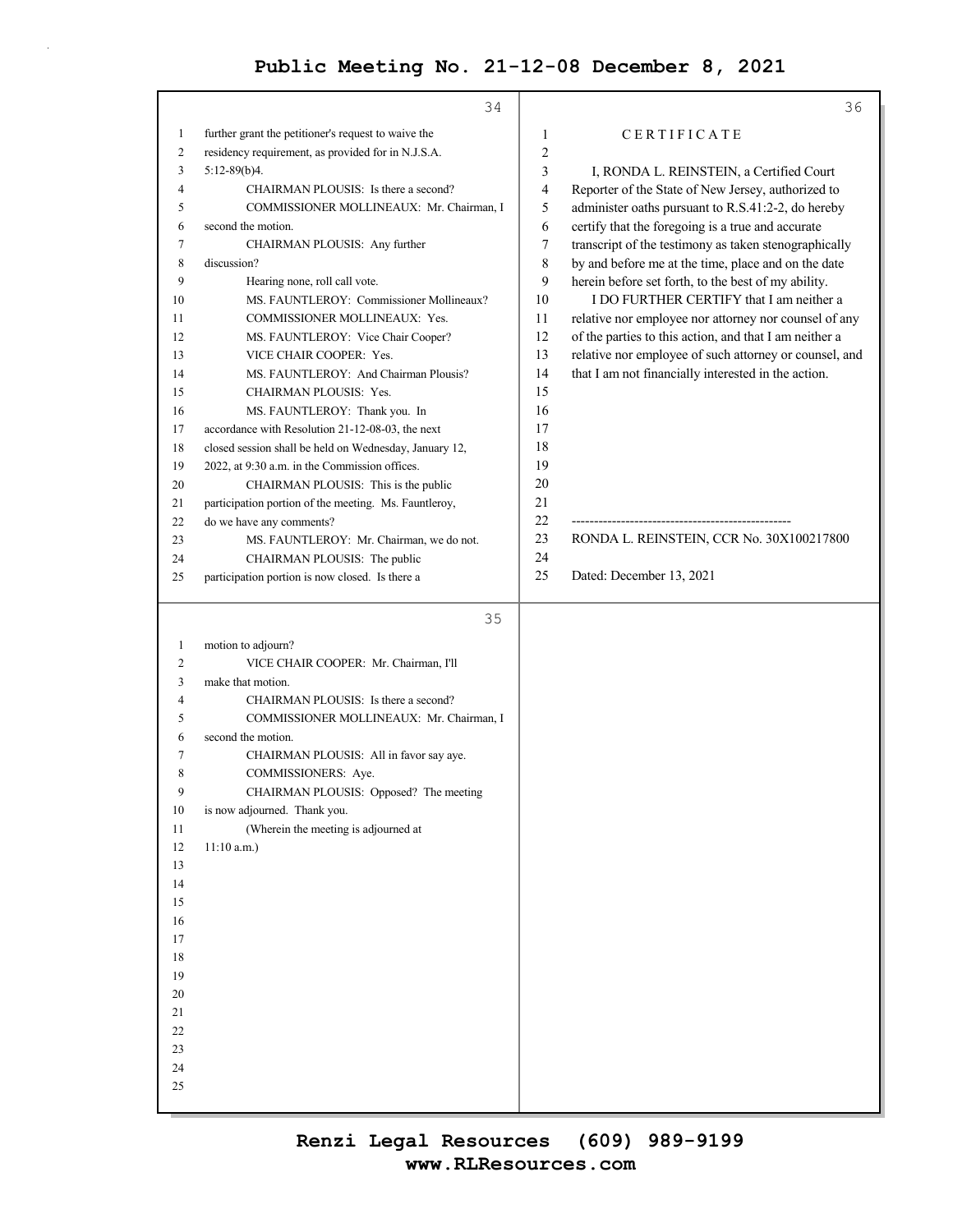| $\mathbf{A}$          | agenda $29:23$             | 28:25 31:7               | Baer $4:3$                  |
|-----------------------|----------------------------|--------------------------|-----------------------------|
| a.m1:6 34:19          | Agnellini                  | approved $15:8$          | Baldini 3:2                 |
| 35:12                 | 24:19,20                   | 16:18 28:4               | 30:18,19                    |
| Abbamondi             | 25:1                       | Assistant $14:1$         | Baldosaro                   |
| 16:21                 | Alessandra 3:2             | assume $20:21$           | 20:20 22:10                 |
| ability 36:9          | 30:19                      | 22:20 23:6               | 22:19                       |
| able 4:23             | Alfred $13:23$             | 24:5 25:14               | Bally's 29:25               |
| AC $29:25$ 30:8       | ALISA2:6                   | 26:3,25                  | 30:8,12                     |
| accept 5:1            | alleged $19:9$             | 27:1929:3                | 31:12                       |
| acceptable            | alleges $18:6$             | Atlantic $14:2$          | Barraiya 8:5                |
| 22:7                  | Allegiance                 | 14:7, 11, 16             | based $16:19$               |
| access $4:24$         | 4:13,14                    | 14:18 20:17              | 18:3                        |
| Account $14:10$       | Alvarado $10:2$            | 20:18 21:9               | basis $26:2$                |
| accurate 36:6         | Alvarado-R                 | $22:1, 21$ 23:8          | <b>Beau</b> 27:25           |
| acknowledge           | 10:3                       | 24:1, 2 28:1             | beginning $5:5$             |
| 4:12                  | Alvino $8:6$               | $\texttt{attorney}18:16$ | 27:20                       |
| act4:4 18:6           | amended $23:25$            | 22:14 28:12              | behalf $21:3,14$            |
| 19:8,13               | 24:13                      | $30:19$ 33:8             | 21:15 24:21                 |
| 30:10                 | <b>Andrea</b> $10:2$ , $2$ | 36:11,13                 | 24:24 25:4                  |
| action 9:8            | Annual $4:6$               | attorneys $3:1$          | 27:15,16                    |
| 13:13 14:23           | 6:18,24                    | 24:16                    | 30:20                       |
| 36:12,14              | answer $5:17$              | audio $5:12$             | believe $21:14$             |
| addendum 29:22        | anytime $5:5$              | <b>August</b> 18:3, 24   | 30:3                        |
| Additionally          | apologize $32:5$           | authority 13:9           | <b>Bess</b> 21:19           |
| 19:928:5              | appear $19:19$             | $13:21$ $14:22$          | Bessie $21:14$              |
| address $4:10$        | appearance                 | authorize $26:1$         | best36:9                    |
| 30:4                  | 18:13                      | authorized               | <b>BETH</b> $2:6$           |
| adjourn $35:1$        | appearances                | 36:4                     | Board $24:11$               |
| adjourned             | 21:17 24:17                | $\alpha$ vailable $5:8$  | 26:4                        |
| 35:10,11              | 32:21                      | aye 6:13,14              | Boardwalk $24:2$            |
| adjournment           | appearing                  | 7:5,6,23,24              | <b>Book</b> $14:6, 14$      |
| 5:6                   | 17:24 18:10                | $8:25$ 9:1,20            | Borgata 13:25               |
| adjourns $4:11$       | 19:22 21:3                 | $9:21$ $11:8,9$          | $14:5$ 27:7,16              |
| adjudication          | application                | $16:2,3$ 17:11           | 27:16,20                    |
| 19:6                  | $9:14$ $15:10$             | $17:12$ $20:12$          | 28:18                       |
| administer            | 16:15,17                   | $20:13$ $35:7,8$         | <b>Brenda</b> $8:5, 6, 6$   |
| 36:5                  | 18:20 20:4                 | ayes 6:15 7:7            | 9:5,14                      |
| $\texttt{adopt} 7:17$ | 25:18                      | $7:25$ 9:2,22            | $\frac{\text{bring}}{28:6}$ |
| 26:1 33:20            | applications               | $11:10$ $16:4$           | Brownstein                  |
| Adoption 7:10         | $8:3$ 9:25                 | $17:13$ $20:14$          | 24:20                       |
| advise $4:1$          | approval $6:18$            |                          | <b>Burke</b> $16:21$        |
| advised18:9           | 22:1                       | в                        | business $20:18$            |
| Affairs $2:21$        | approvals 13:9             | B2:18::4,7               | 24:3                        |
| 13:20 14:21           | 13:21 14:20                | 33:21                    | Byron $4:3$                 |
| affiliated            | approve $6:24$             | Badosaro 21:7            |                             |
| 24:22                 | 23:325:8                   | $21:24$ 23:4             | C                           |
|                       |                            |                          |                             |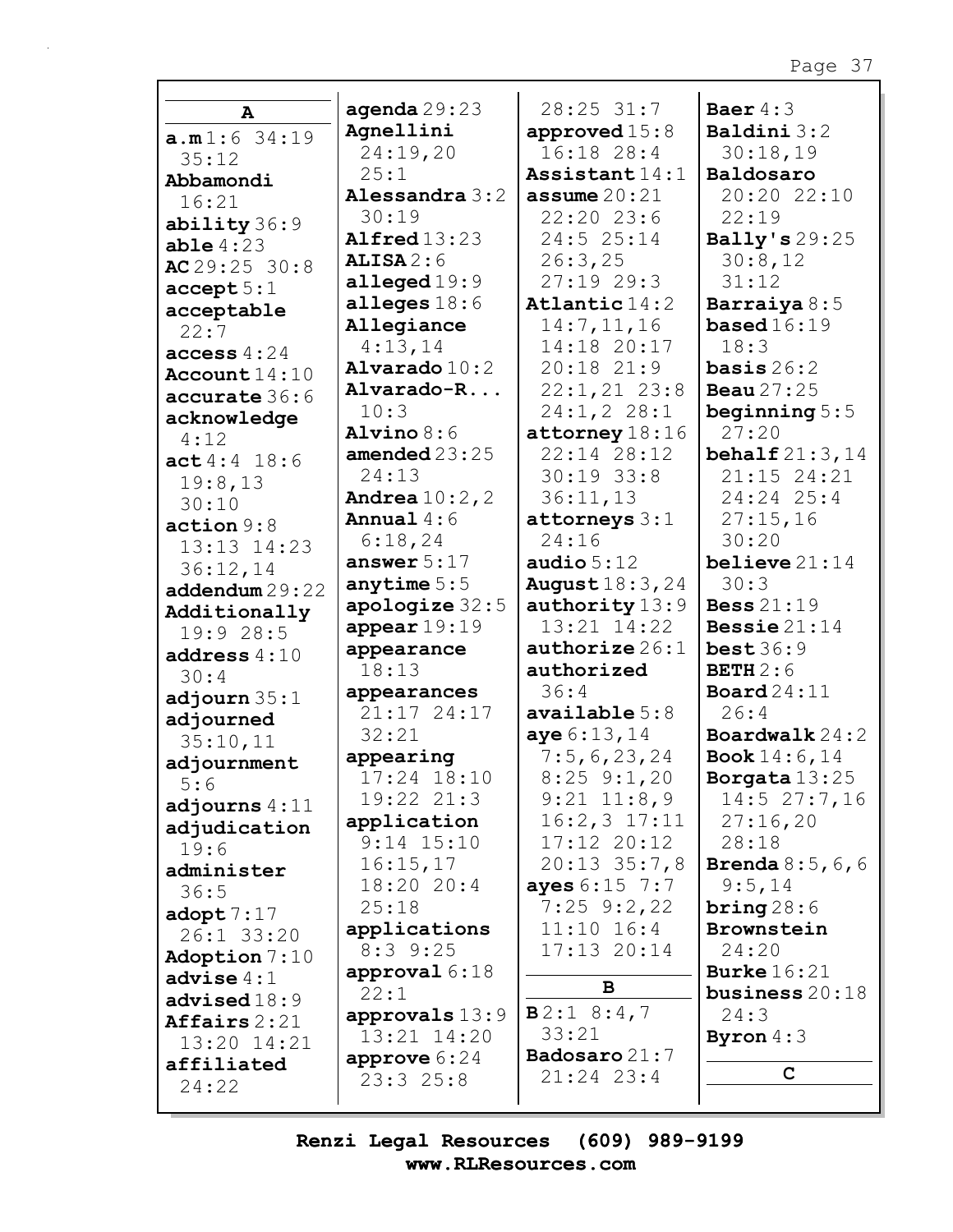| C36:1,1           | Catherine               | 17:6,7,9,13            | 28:1             |
|-------------------|-------------------------|------------------------|------------------|
| $C-2.629:8$       | 10:10                   | 17:22 18:14            | Clayton $13:24$  |
| $C-2.731:11$      | CCR36:23                | 19:18,25               | closed $5:24$    |
| $C-2.7(c) 26:7$   | Celli $10:3$            | 20:3,7,8,10            | $7:11$ 34:18     |
| Caesars 21:20     | Certified $1:15$        | 20:14 21:2             | 34:25            |
| 23:25 24:3,6      | 36:3                    | 21:18 22:13            | code 5:12        |
| 24:12,21          | certify 36:6            | 22:24 23:2             | collaboration    |
| $25:15$ 26:5      | 36:10                   | 23:12,13,15            | 4:22             |
| cal 115:17        | <b>Chair</b> $2:6$ 5:20 | 23:22,23               | collapsed        |
| $10:19$ $12:2$    | $5:21$ 6:6,23           | 24:15, 18, 19          | 16:13            |
| 12:25 23:17       | 7:168:18                | 25:10,22,25            | comments $5:1,2$ |
| 26:13 29:14       | $9:12$ $10:25$          | 26:8, 9, 11, 18        | $5:4$ 25:7       |
| $31:19$ 34:9      | $11:20$ $12:5,6$        | 26:19 27:8             | $31:1$ $34:22$   |
| $cal1$ -in $5:12$ | $12:18$ $13:3,4$        | 28:9,11,21             | Commission $1:2$ |
|                   |                         | 28:24 29:9             | 2:3,94:4,10      |
| called $5:13$     | $15:19$ $17:2$          |                        |                  |
| $8:13$ $10:18$    | 20:323:2,20             | 29:10,12,19            | 4:11,21          |
| callers $5:10$    | 23:21 25:25             | 29:21 30:18            | 13:17 14:23      |
| capacity 27:6     | 26:16,17                | 31:3,6,14,15           | 15:4,13          |
| 32:13,17          | 27:11,12                | 31:17,24               | 16:11 17:24      |
| case $9:7$        | 28:24 29:17             | 32:1, 2, 19            | 18:9 21:3        |
| cases $16:14$     | 29:18 30:5              | 33:7,16,19             | 22:8,1628:6      |
| Cashier $14:17$   | 31:6,22,23              | 34:4,5,7,14            | 28:7 34:19       |
| casino $1:2$ 2:3  | 33:19 34:12             | 34:15,20,23            | Commission's     |
| $2:9$ 4:4 8:3     | $34:13$ $35:2$          | $34:24$ $35:2$ , 4     | $4:24$ 13:19     |
| 8:11,19 9:13      | Chairman $2:5$          | 35:5,7,9               | 14:20            |
|                   |                         |                        |                  |
|                   |                         |                        |                  |
| $9:25$ 10:15      | $4:16$ 5:17,22          | channel $4:25$         | Commissioner     |
| $10:21$ $11:1$    | $5:23 \quad 6:3,6,9$    | Chapter $4:2$          | 2:75:18,19       |
| 12:13 13:16       | 6:10,12,15              | character              | $6:10$ 7:1,19    |
| 13:19,22          | 6:20,23,25              | 19:11                  | $8:21$ $9:16$    |
| 14:1, 13, 17      | 7:1,3,7,13              | charge $18:3$          | $11:4,23$ $12:3$ |
| $14:25$ $15:4,7$  | 7:16,18,19              | 19:5,6,10              | $12:4,21$ $13:1$ |
| $15:9,21$ $16:8$  | 7:21,258:15             | charged $18:24$        | 13:2 15:23       |
| 16:11,13,14       | 8:18,20,21              | <b>Charles</b> $15:11$ | 17:720:8         |
| 16:16,20          | $8:23$ $9:2,9$          | Chief $12:10$          | 23:13,18,19      |
| $17:3,18$ 18:2    | 9:12,15,16              | 21:2027:1              | 26:9, 14, 15     |
| $18:6,21$ 19:4    | 9:18,22                 | 27:19,24               | 29:10,15,16      |
| 19:8,11,12        | 10:22,25                | 28:17 29:4             | 31:15,20,21      |
| 19:16 20:5        | 11:3,4,6,10             | Christinella           | 34:5, 10, 11     |
| 20:1921:6         | 11:17,20,22             | 10:3,4                 | 35:5             |
| 21:23 22:10       | 11:23,25                | circulated             | Commissioners    |
| $22:18$ $23:4$    | 12:7,8,15,18            | 21:12                  | $6:14$ 7:6,24    |
| 24:3,23           |                         |                        | $9:1,21$ 11:9    |
| 26:23 27:5        | 12:20,21,23             | City 14:2, 7, 11       | $13:16$ $16:3$   |
|                   | 13:5,7,15               | 14:17,18               |                  |
| 27:17 28:15       | 15:16,19,22             | 20:17,18               | 17:12,23         |
| $29:1$ 32:6       | 15:23,25                | 21:92:1,21             | 18:15 20:13      |
| 33:2,10,21        | $16:4,24$ 17:2          | $23:8$ $24:1,2$        | 21:2,19          |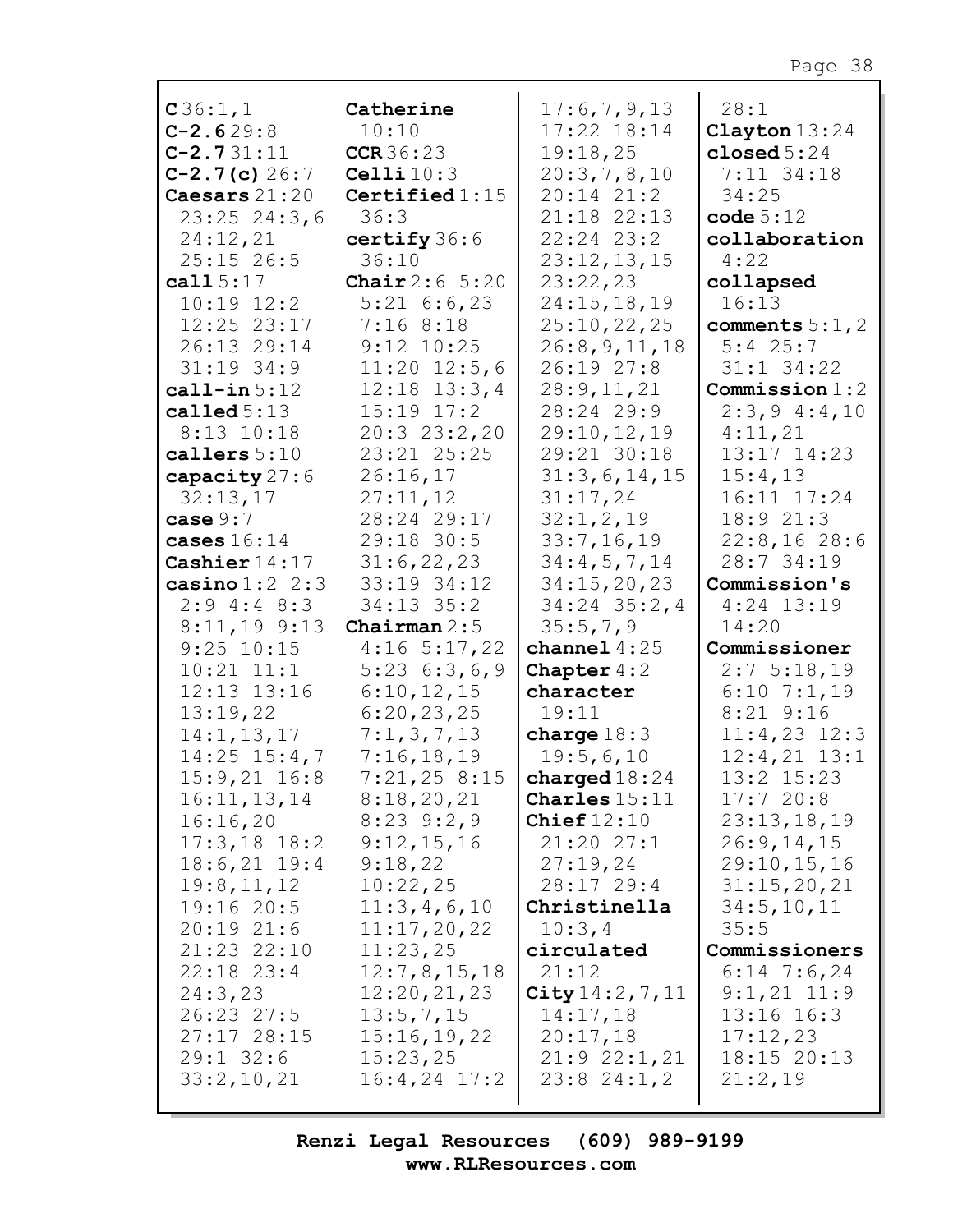| 22:14 24:20<br>25:11 28:12<br>$30:6,19$ 33:7<br>35:8<br>common $31:12$<br>Company $11:14$<br>12:11 20:17<br>21:922:22<br>23:824:1<br>26:22 27:15<br>29:5 32:25<br>complaint<br>17:17,25<br>18:19,24<br>19:17<br>compliance $4:2$<br>concerning<br>7:11<br>concurs 9:7<br>conditions | 19:8,13<br>COO 27:6<br>Cooper $2:6$<br>$5:20,21$ 6:6<br>$6:23$ 7:16<br>$8:18$ 9:12<br>$10:25$ $11:20$<br>12:5,6,18<br>$13:3,4$ $15:19$<br>17:220:3<br>23:2,20,21<br>25:25 26:16<br>26:17 27:12<br>28:24 29:17<br>29:18 30:6<br>31:6,22,23<br>33:19 34:12<br>34:13 35:2<br>copies $4:7$<br>Corporation | COVID-194:19<br>Craig $16:21$<br>$criminal 19:5$<br>19:6,10<br>currently 19:5<br>27:24<br><b>CUSTODIAN</b> 2:12<br>D<br>D24:525:3<br>26:1<br>Danielle $8:7$<br>14:15<br>DARYL $2:11$<br>date $32:12$<br>36:8<br>dated 30:22, 23<br>36:25<br>day 4:11 14:17<br>days $25:19$ | $\text{directly}\,24\!:\!17$<br>Director 11:13<br>24:6 25:15<br>32:8,18<br>33:12,23<br>Directors<br>24:12 26:4<br>discuss $19:24$<br>discussion<br>$6:13 \ 7:4,22$<br>$8:24$ $9:19$<br>$11:7$ $12:1,24$<br>$16:1$ $17:10$<br>20:11 23:16<br>26:12 29:13<br>$31:18$ 34:8<br>disorderly<br>18:5,25<br>disposition<br>18:5 |
|-------------------------------------------------------------------------------------------------------------------------------------------------------------------------------------------------------------------------------------------------------------------------------------|-------------------------------------------------------------------------------------------------------------------------------------------------------------------------------------------------------------------------------------------------------------------------------------------------------|----------------------------------------------------------------------------------------------------------------------------------------------------------------------------------------------------------------------------------------------------------------------------|-------------------------------------------------------------------------------------------------------------------------------------------------------------------------------------------------------------------------------------------------------------------------------------------------------------------------|
| 23:10 26:5                                                                                                                                                                                                                                                                          | 30:1,8,12                                                                                                                                                                                                                                                                                             | deadline 16:15                                                                                                                                                                                                                                                             | disqualifying                                                                                                                                                                                                                                                                                                           |
| 29:7 31:10<br>conduct $19:7,9$                                                                                                                                                                                                                                                      | 31:12<br>correct 19:21                                                                                                                                                                                                                                                                                | December $1:5$<br>$4:5, 7$ 13:10                                                                                                                                                                                                                                           | $18:7$ 19:7<br>District11:14                                                                                                                                                                                                                                                                                            |
| connection                                                                                                                                                                                                                                                                          | correction                                                                                                                                                                                                                                                                                            | 13:18 22:17                                                                                                                                                                                                                                                                | 12:11 26:22                                                                                                                                                                                                                                                                                                             |
| 19:2                                                                                                                                                                                                                                                                                | 24:14                                                                                                                                                                                                                                                                                                 | 24:14 25:12                                                                                                                                                                                                                                                                | $27:14$ 29:5                                                                                                                                                                                                                                                                                                            |
| Connor $3:4$                                                                                                                                                                                                                                                                        | Corrections                                                                                                                                                                                                                                                                                           | 28:14 36:25                                                                                                                                                                                                                                                                | 32:25                                                                                                                                                                                                                                                                                                                   |
| 21:15 22:14                                                                                                                                                                                                                                                                         | 6:4                                                                                                                                                                                                                                                                                                   | deemed $16:23$                                                                                                                                                                                                                                                             | Division 8:10                                                                                                                                                                                                                                                                                                           |
| 24:24                                                                                                                                                                                                                                                                               | counsel $2:14$                                                                                                                                                                                                                                                                                        | defer 15:1                                                                                                                                                                                                                                                                 | 9:5 10:13                                                                                                                                                                                                                                                                                                               |
| consents 25:17                                                                                                                                                                                                                                                                      | $2:19 \t6:4,21$                                                                                                                                                                                                                                                                                       | delegated                                                                                                                                                                                                                                                                  | 13:20 14:21                                                                                                                                                                                                                                                                                                             |
| consideration                                                                                                                                                                                                                                                                       | $7:14$ 10:23                                                                                                                                                                                                                                                                                          | 13:21 14:21                                                                                                                                                                                                                                                                | 18:1, 6, 12, 16                                                                                                                                                                                                                                                                                                         |
| 6:17:10                                                                                                                                                                                                                                                                             | 17:20,24                                                                                                                                                                                                                                                                                              | delegation<br>13:9                                                                                                                                                                                                                                                         | 18:19 19:14                                                                                                                                                                                                                                                                                                             |
| 16:8,13                                                                                                                                                                                                                                                                             | 18:18 19:23                                                                                                                                                                                                                                                                                           |                                                                                                                                                                                                                                                                            | 21:16 22:15                                                                                                                                                                                                                                                                                                             |
| $17:17$ $21:4$<br>32:5                                                                                                                                                                                                                                                              | 20:1,24<br>21:20 22:25                                                                                                                                                                                                                                                                                | Deputy $3:1$<br>18:15 22:14                                                                                                                                                                                                                                                | 22:17 24:25<br>25:11,13,17                                                                                                                                                                                                                                                                                              |
| considered                                                                                                                                                                                                                                                                          | $25:23$ $27:9$                                                                                                                                                                                                                                                                                        | 28:12 30:19                                                                                                                                                                                                                                                                | 28:13 30:20                                                                                                                                                                                                                                                                                                             |
| 32:13                                                                                                                                                                                                                                                                               | $27:13$ $28:22$                                                                                                                                                                                                                                                                                       | 33:7                                                                                                                                                                                                                                                                       | 30:21,25                                                                                                                                                                                                                                                                                                                |
| contained                                                                                                                                                                                                                                                                           | $30:3$ 31:4                                                                                                                                                                                                                                                                                           | Desai $17:18$                                                                                                                                                                                                                                                              | 33:8                                                                                                                                                                                                                                                                                                                    |
| $23:10$ 26:6                                                                                                                                                                                                                                                                        | 32:20,24                                                                                                                                                                                                                                                                                              | 18:8,22,24                                                                                                                                                                                                                                                                 | Division's                                                                                                                                                                                                                                                                                                              |
| 29:7 31:10                                                                                                                                                                                                                                                                          | 33:17 36:11                                                                                                                                                                                                                                                                                           | 19:10                                                                                                                                                                                                                                                                      | 18:23 19:17                                                                                                                                                                                                                                                                                                             |
| contested $9:7$                                                                                                                                                                                                                                                                     | 36:13                                                                                                                                                                                                                                                                                                 | Desai's $18:2$                                                                                                                                                                                                                                                             | $20:4$ 22:4                                                                                                                                                                                                                                                                                                             |
| continuing                                                                                                                                                                                                                                                                          | COUNSEL/EX                                                                                                                                                                                                                                                                                            | 19:2 20:5                                                                                                                                                                                                                                                                  | $25:5$ 30:22                                                                                                                                                                                                                                                                                                            |
| 4:22                                                                                                                                                                                                                                                                                | 2:17,23                                                                                                                                                                                                                                                                                               | Development                                                                                                                                                                                                                                                                | Docket $17:19$                                                                                                                                                                                                                                                                                                          |
| Control $1:2$                                                                                                                                                                                                                                                                       | count $18:4,25$                                                                                                                                                                                                                                                                                       | 11:14 12:11                                                                                                                                                                                                                                                                | $\Delta$ doing 20:18                                                                                                                                                                                                                                                                                                    |
| $2:3,9$ 4:4                                                                                                                                                                                                                                                                         | course $5:9$                                                                                                                                                                                                                                                                                          | 26:22 27:15                                                                                                                                                                                                                                                                | 24:2                                                                                                                                                                                                                                                                                                                    |
| 13:16,19<br>$15:4$ $16:11$                                                                                                                                                                                                                                                          | Court $1:15,21$<br>36:3                                                                                                                                                                                                                                                                               | $29:5$ 32:25<br><b>DIANNA</b> $2:16,22$                                                                                                                                                                                                                                    | <b>Domenico</b> $10:6$<br>Douglas $10:8,9$                                                                                                                                                                                                                                                                              |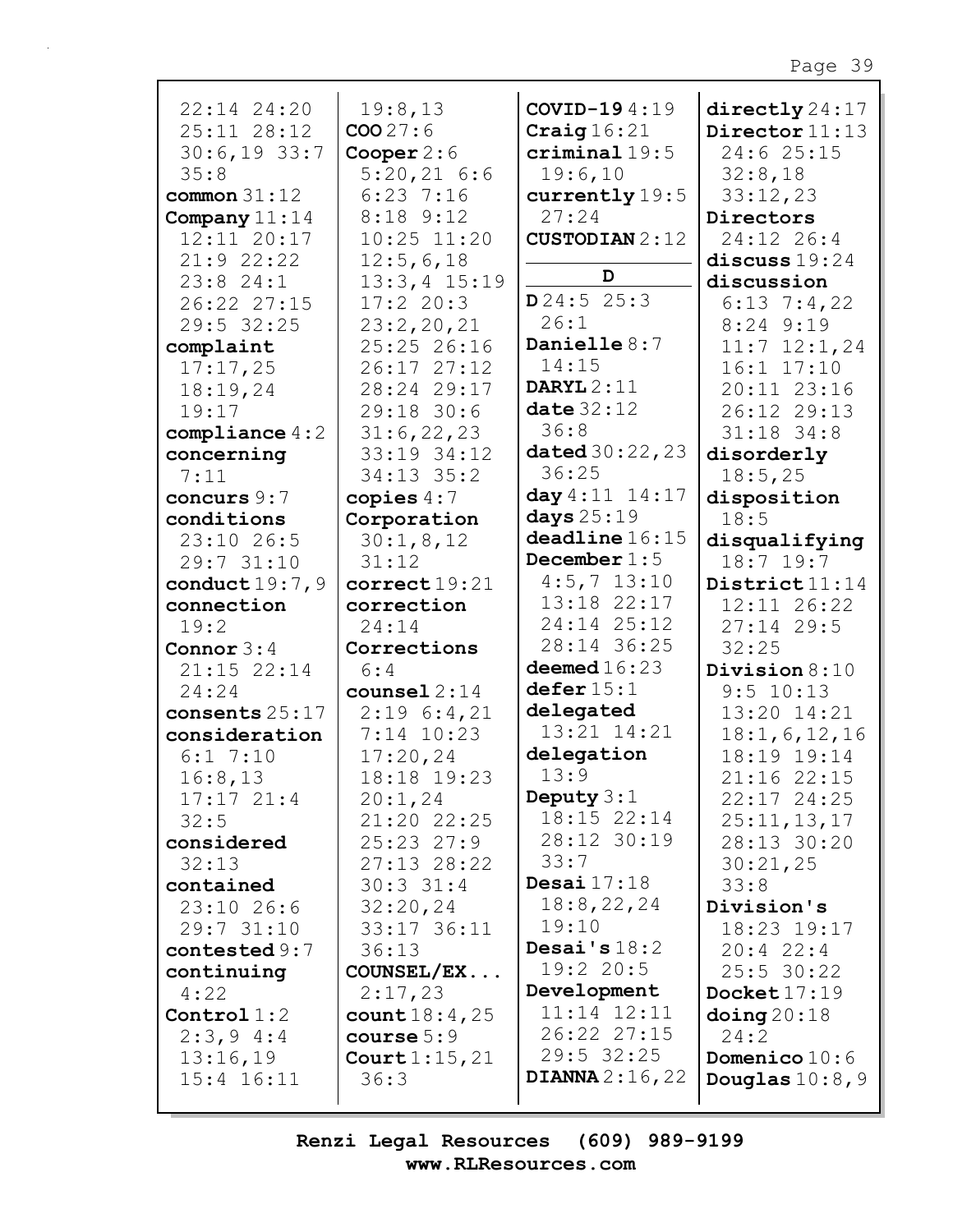| 25:14                  | 27:18 28:15               | 13:1,3,5,8                | $13:20$ 15:6             |
|------------------------|---------------------------|---------------------------|--------------------------|
| Dowe $10:4$            | $29:1$ 32:6               | 14:24 16:7                | foregoing $36:6$         |
| draff 7:17             | 33:2,11,21                | 17:1620:16                | form 28:3 33:4           |
| 21:12 22:22            | 36:11,13                  | $21:4$ 23:18              | forth $18:23$            |
| 25:6,2026:1            | employment                | 23:20,22,24               | 36:9                     |
| 28:2,19                | 19:3                      | 26:14,16,18               |                          |
|                        |                           |                           | forward $28:10$          |
| $30:14$ $31:2$         | Enforcement               | 26:20 29:15               | FREE $1:24$              |
| 33:3,14,20             | 18:17 22:15               | 29:17,19,22               | $\texttt{Fulford}$ 13:24 |
| draffed25:9            | 24:25 28:13               | 31:20,22,24               | fully18:23               |
| <b>Dual</b> $14:1, 15$ | 33:9                      | $32:2$ 34:10              | functions                |
| due $5:9$              | enter $18:12$             | 34:12,14,16               | 22:20                    |
| duties $20:21$         | 21:16 24:16               | 34:21,23                  | further $6:12$           |
| $22:2,20$ 23:6         | 32:20                     | <b>FAUTLEROY</b> 2:16     | $7:3,21$ 8:23            |
| 24:5 25:15             | Entertainment             | favor $6:13$ 7:5          | $9:18$ 11:6,25           |
|                        |                           |                           |                          |
| 26:3,25                | 21:21 23:25               | $7:23$ 8:25               | 12:23 14:22              |
| 27:1929:3              | 24:4,7,12,22              | $9:20$ 11:8               | $15:25$ $17:9$           |
|                        | $25:16$ 26:5              | $16:2$ $17:11$            | 20:10 23:15              |
| Е                      | $29:25$ 30:7              | 20:12 35:7                | 25:17 26:11              |
| E2:1, 18:5, 6          | ESQ2:16,18                | <b>Fierro</b> $10:5$      | 29:12 31:17              |
| $8:6$ 9:5, 14          | Evaluation                | Fietkiewicz               | $34:1,7$ 36:10           |
| $10:11$ $36:1,1$       | $2:25$ 13:17              | $3:3$ 18:14,15            |                          |
| $e$ -mail $5:1$        | 15:5                      | file25:19                 | G                        |
| $e$ -mailed 22:16      |                           |                           | Games $13:24$            |
|                        | <b>Evan</b> $32:7$ $33:3$ | filed $4:5$               |                          |
| <b>Ealer</b> 13:12, 15 | 33:12                     | 16:16 17:25               | 14:5                     |
| $13:16$ $15:1,3$       | Evan's $32:10$            | 18:19 24:9                | Gaming $18:16$           |
| $15:3$ $16:6,9$        | <b>Evans</b> $33:21,22$   | $25:4,11$ $27:4$          | 22:15 24:25              |
| 16:10,10               | <b>Executive 32:7</b>     | $28:14$ 30:2,9            | 28:13 33:8               |
| $17:15$ 32:22          | 32:18 33:12               | 32:11                     | Garcia $8:5,13$          |
| earlier $25:11$        | 33:22                     | $\texttt{filling}$ 15:9   | 9:5,14                   |
| Elam 8:5               | exercise 20:22            | 16:15                     | Garcia-Albino            |
| emplope 8:3            | $22:1$ $23:7$             | final19:16                | 8:6                      |
| $8:12,19$ 9:14         |                           |                           | general $2:14$           |
|                        | 24:6 25:15                | <b>Financial</b> $2:25$   |                          |
| 10:1, 15, 21           | $26:3, 25$ 29:3           | $13:17$ $15:4$            | $2:17,23$ 3:1            |
| $11:1$ $12:13$         | 30:11                     | financially               | $4:1$ 18:16              |
| $13:23$ $14:4,9$       |                           | 36:14                     | 22:14 28:13              |
| 14:13,25               | $\mathbf F$               | find 17:3 22:6            | $30:20$ 33:8             |
| 15:7,9,21              | F2:136:1                  | 33:22                     | gentlemen                |
| 16:8, 14, 15           | facts $16:19$             | <b>fine</b> $28:3$ 33:4   | 26:21                    |
| 16:17,20               | FALER $2:24$              | Fipp16:21                 | Gerald $16:21$           |
| $17:3,18$ 18:3         | <b>Farber</b> $24:21$     | first5:25                 | Gina $14:4$              |
| 18:21 19:12            | Fauntleroy                |                           | $q$ iven $4:10$          |
|                        |                           | <b>five</b> $15:6, 8, 20$ |                          |
| 19:1620:5              | $2:22$ 5:16,20            | $16:12$ $17:3$            | 19:9                     |
| $20:19$ $21:6$         | $5:22,24$ 6:17            | $\text{Floor}13:25$       | Golden $14:18$           |
| 21:24 22:11            | $7:9$ 8:2 9:4             | 14:5                      | good 4:16 5:16           |
| $22:19$ $23:4$         | $9:24$ $11:12$            | $\texttt{follow} 5:11$    | $13:15$ $17:22$          |
| 26:23 27:5             | 12:3,5,7,9                | following                 | 18:14 19:10              |
|                        |                           |                           |                          |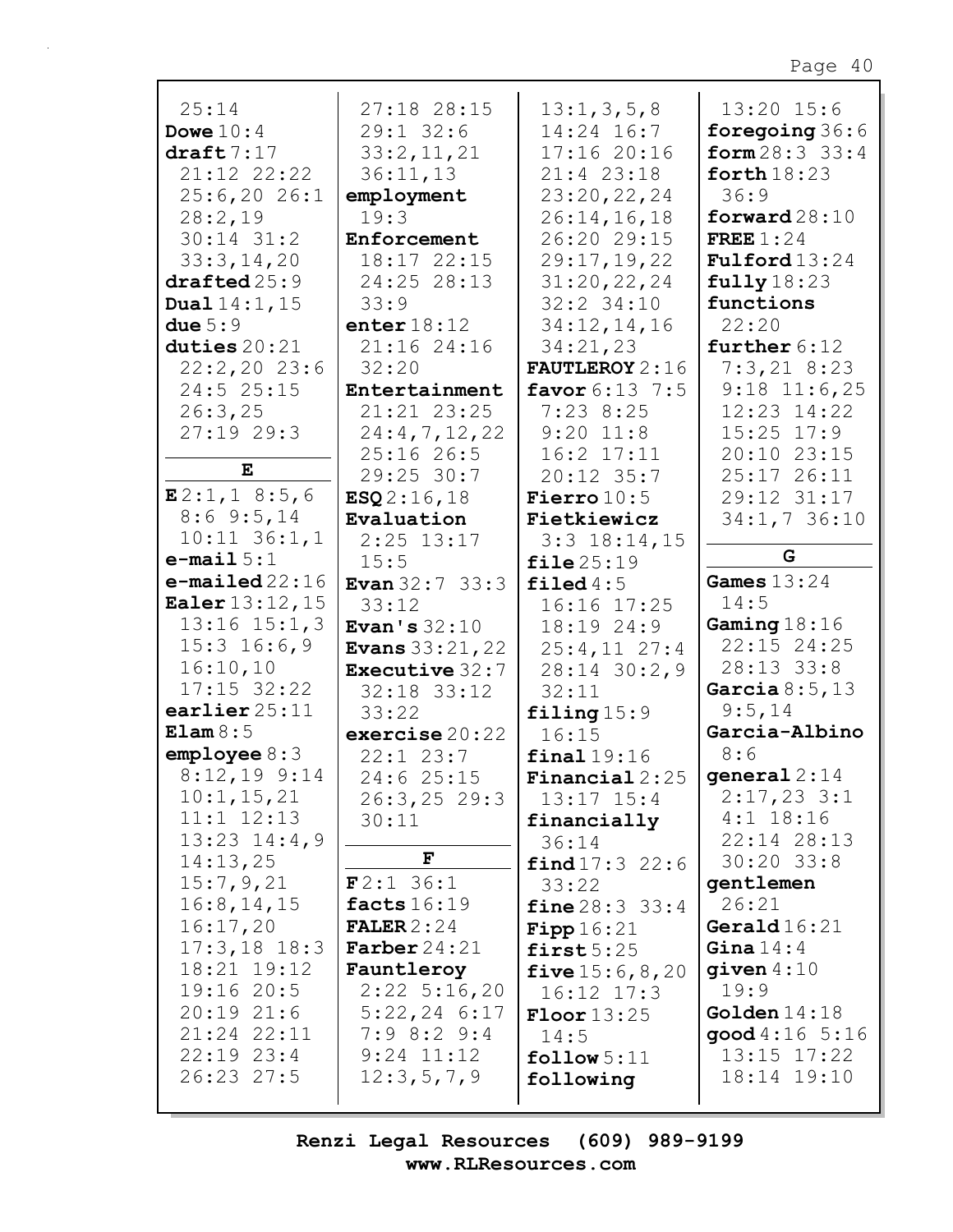| 21:1,18          | $20:6,12$ $23:1$   | Information              | Jayasri 14:17             |
|------------------|--------------------|--------------------------|---------------------------|
| 22:13 24:19      | 23:17 25:24        | 32:8,18                  | Jennifer 16:21            |
| 25:10 27:11      | 26:13 28:23        | 33:12,23                 | Jersey $1:1$ , 23         |
| 28:11 30:5       | $29:14$ 31:5       | $\texttt{inimical}$ 18:6 | 17:1724:4                 |
| 30:18 32:22      | 31:19 33:18        | initial 8:3,11           | 24:22 36:4                |
| 33:6             | 34:9               | $8:19$ $9:13$            | Jocelyn 3:3               |
| grant 8:19       | Heather $14:9$     | $32:6$ 33:20             | 18:15                     |
| 11:1,21          | held $5:25$        | initially                | John $15:10$              |
| 12:19 15:14      | 34:18              | 32:10                    | 20:20 21:7                |
| 15:2020:4        | Hicks $16:22$      | initiated 24:8           | 21:24 22:19               |
| $31:7,8$ 33:1    | HIGHWAY1:22        | 27:3                     | 23:4                      |
| 33:20 34:1       | hold 31:11         | instructions             | Johnson $10:4$            |
| granted $8:14$   | holder29:25        | 5:11                     | joining $4:17$            |
| 10:16,21         | 30:11              | integrity                | joint23:3,25              |
| 13:20,23         | honestly 19:11     | 19:11                    | 28:25 31:7                |
| 14:4,9,13,20     | $Hotel 19:4$       | Interactive              | Joseph $10:4$             |
| 22:10 32:15      | Hyatt24:21         | 24:4                     | $JOYCE$ $2:7$             |
| granting $11:15$ |                    | interested               | Jr15:11                   |
| 12:12            | $\mathbf I$        | $4:21$ 36:14             |                           |
| Green $15:10$    | identify $5:14$    | International            | K                         |
| Gregory $10:6$   | 27:9               | $27:14$ 32:9             | $\mathbf{K}$ 14:4         |
| $10:16$ $11:13$  | III 20:20 21:7     | 32:24 33:13              | <b>Kaufman</b> $30:5,6$   |
|                  | 22:20 23:4         | 33:24                    | Kenya $32:7$              |
| н                | $immediate$ $18:2$ | issuance $20:19$         | 33:11,21                  |
| HAMILTON 1:23    | 18:20 19:15        | 22:18 26:23              | key 8:3, 11, 19           |
| Harbor $27:23$   | inactivated        | $i$ ssue $23:3$          | 9:13,25                   |
| Harrah's $14:2$  | 15:21              | 25:8 28:25               | 10:15,21                  |
| 14:7,16          | inactivation       | $i$ ssued $22:10$        | 11:1, 16, 21              |
| 20:17,18         | 14:25              | item 6:17 7:9            | 12:13,19                  |
| 21:8,25          | inactive $15:8$    | $8:2$ 9:24               | $13:23$ $14:3,8$          |
| $22:21$ $23:8$   | 16:18              | 13:8 14:24               | 14:13,17,25               |
| 24:1             | inadvertent        | $16:7$ $17:16$           | 15:7,9,21                 |
| Hayden $29:24$   | 32:5               | 20:16 23:24              | 16:8, 13, 14              |
| 30:10,16         | include $8:4$      | 26:20,21                 | 16:17,20                  |
| 31:8             | 10:2               | $29:23$ $32:3,4$         | $17:3,18$ 18:2            |
| health $4:19$    | indicated          | Iveliz $15:11$           | 18:21 19:12               |
| heard $25:18$    | 19:22 21:5         |                          | 19:16 20:5                |
| hearing $6:5,13$ | $27:6$ 32:13       | J                        | $20:19$ $21:6$            |
| $6:22$ 7:5,15    | 32:17              | J8:8 10:6,8              | 21:24 22:11               |
| $7:23$ 8:17,25   | individual         | $10:17$ $12:10$          | $22:18$ $23:4$            |
| 9:11,13,20       | 16:16              | 16:22,23                 | 26:23 27:5                |
| $10:24$ $11:8$   | individually       | $32:7$ $33:21$           | 27:18 28:15               |
| $11:19$ $12:2$   | 10:18              | <b>James</b> 2:5 8:7     | $29:1$ 32:6               |
| 12:17,25         | individuals        | 10:3                     | 33:2,11,21                |
| $15:18$ $16:2$   | $8:12$ 15:6        | January 27:21            | <b>known</b> $8:5$ $10:2$ |
| $17:1,11$ 20:2   | 16:12              | 28:6 34:18               | 10:4,5,7,9                |
|                  |                    |                          |                           |
|                  |                    |                          |                           |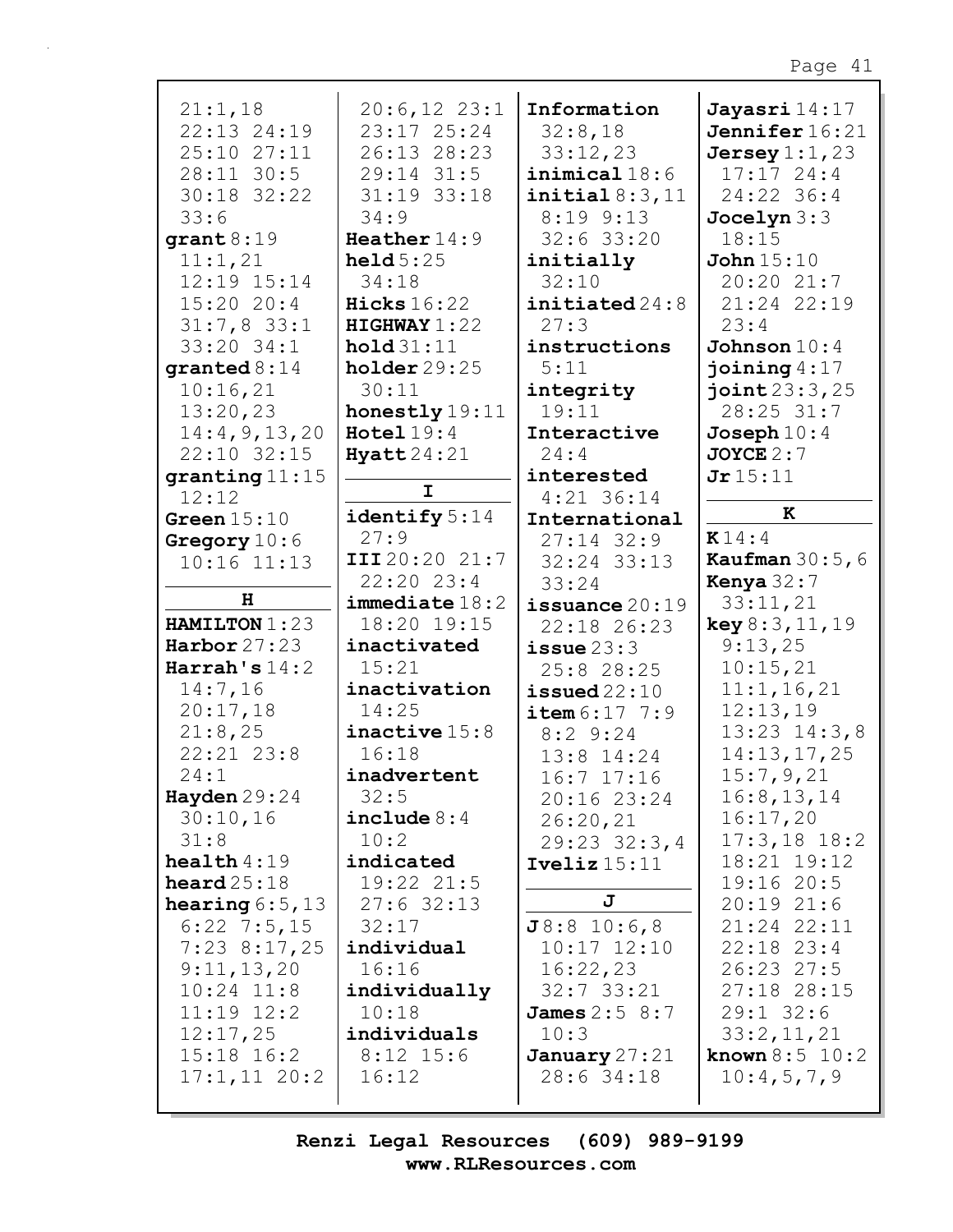| $10:10$ $16:22$          | 13:12,17                | $21:15$ $22:13$               | Miller $8:7$              |
|--------------------------|-------------------------|-------------------------------|---------------------------|
| 27:7,15                  | 15:4                    | 22:14 24:24                   | minor 31:1                |
| Krushna $8:4$            | licensure               | 24:24 25:10                   | minutes 5:8               |
|                          | 19:12 21:10             | matter $5:13,25$              | 6:1,7                     |
| L                        | 21:24 28:16             | 9:6,6,10                      | Mississippi               |
| $L8:5$ 13:25             | $32:6$ 33:11            | 11:18 12:16                   | 27:25                     |
| 36:3,23                  | $\text{lieu} 15:9$      | $17:21$ $18:11$               | mitigate 4:18             |
| lacks 19:10              | link 5:12               | 20:6,25                       | Moeller 10:8              |
| Land $16:23$             | Liskowicz               | $21:12$ $24:8$                | Mollineaux $2:7$          |
| lapsed $16:23$           | 15:10                   | 24:17 25:18                   | $5:18,19$ $6:10$          |
| 17:4                     | list15:8                | $27:3$ 30:4                   | 7:1,198:21                |
| lapsing16:8              | 16:18                   | 32:10                         | $9:16$ $11:4,23$          |
| Laurence $10:11$         | $listen 4:23$           | matters $8:9,16$              | 12:3,4,21                 |
| Laws $4:3$               | LLC11:14                | 10:12,17,18                   | $13:1,2$ $15:23$          |
| <b>Legal</b> $1:20,21$   | 12:11 20:18             | $10:23$ $13:13$               | 17:720:8                  |
| 18:927:13                | 21:9 22:22              | $15:2$ $16:25$                | 23:13,18,19               |
| 32:23                    | $23:8$ $24:1,2$         | McAllister                    | 26:9, 14, 15              |
| letter 22:4              | 24:4 26:22              | 10:11                         | 27:12 29:10               |
| 25:11                    | 29:5, 2530:8            | McCall 15:11                  | 29:15,16                  |
| <b>Levin</b> $30:5,6$    | Look 28:9               | MDDC $27:7$                   | 31:15,20,21               |
| Levinson 30:7            | Lourdes $14:13$         | measure $4:18$                | 34:5, 10, 11              |
| $l$ icense $9:14$        | <b>Luis</b> $10:5, 5$   | meet $28:7$                   | 35:5                      |
| $10:21$ $11:21$          | Lunn $26:24$            | meeting $1:4$                 | Morales $10:5, 5$         |
| 12:13,19                 | 27:16,17,23             | 4:6,20,21,23                  | Morgan $24:5$             |
| $14:9$ $15:9$            | 28:5, 10, 16            | $5:5,7,10$ 6:2                | $25:3, 14$ 26:2           |
| 16:15,17                 | 29:1                    | 6:8,18,24                     | Morgan's $24:10$          |
| $17:18$ $18:3$           | Lunn's $27:4$           | 19:23 28:10                   | morning $4:16$            |
| 18:22 19:16              | <b>Lynne</b> $30:6$     | 32:14 34:21                   | 5:17,25                   |
| 20:5, 2021:7             |                         |                               |                           |
|                          |                         |                               | 13:15 17:22               |
| 22:11,19                 | М                       | 35:9,11                       |                           |
| 23:4 26:23               | $M2:18$ 4:3 8:7         | Meetings $4:4$                | 18:14 21:1<br>21:18 22:13 |
| $27:5,18$ 29:1           | 10:7,8,10,11            | 7:12                          | 24:19 25:10               |
| 33:3,21                  | 14:6,9,14               | Melanie 27:22<br>member $4:9$ |                           |
| licensee 19:19           | Madamba 27:11           |                               | 25:12 27:11               |
| licensees                | 27:13 32:23             | 24:11 26:4                    | $28:11$ 30:5              |
| 24:23                    | mailed4:7               | 27:12                         | 30:18 32:22               |
| licenses $8:3$           | manager $2:24$          | members $4:20$                | 33:6                      |
| $8:12,19$ 10:1           | 13:12,17,25             | memo $18:10$                  | Morris $16:22$            |
| $10:15$ $11:2$           | 14:1, 5, 10, 16         | 21:11                         | motion $6:5,11$           |
| $13:23$ $14:4$           | $15:5$ 19:3             | memorialize                   | $6:22$ 7:2,15             |
| $14:13$ $15:1$           | <b>March</b> $32:11,14$ | 14:19                         | $7:20$ 8:17,22            |
| $15:21$ $16:9$           | Marina $11:14$          | MGM 27:14 32:8                | 9:11,17                   |
| 16:14,20                 | 12:11 26:22             | $32:24$ $33:13$<br>33:23      | $10:24$ 11:5<br>11:19,24  |
| 17:3                     | $27:14$ 29:5            | Michael $10:6$                |                           |
| $\text{licensing } 2:24$ | 32:24                   | $10:17$ $12:10$               | 12:17,22                  |
| $8:10$ 10:13             | Martin $3:4$            | Michelle 13:24                | 15:18,24<br>17:1,820:2    |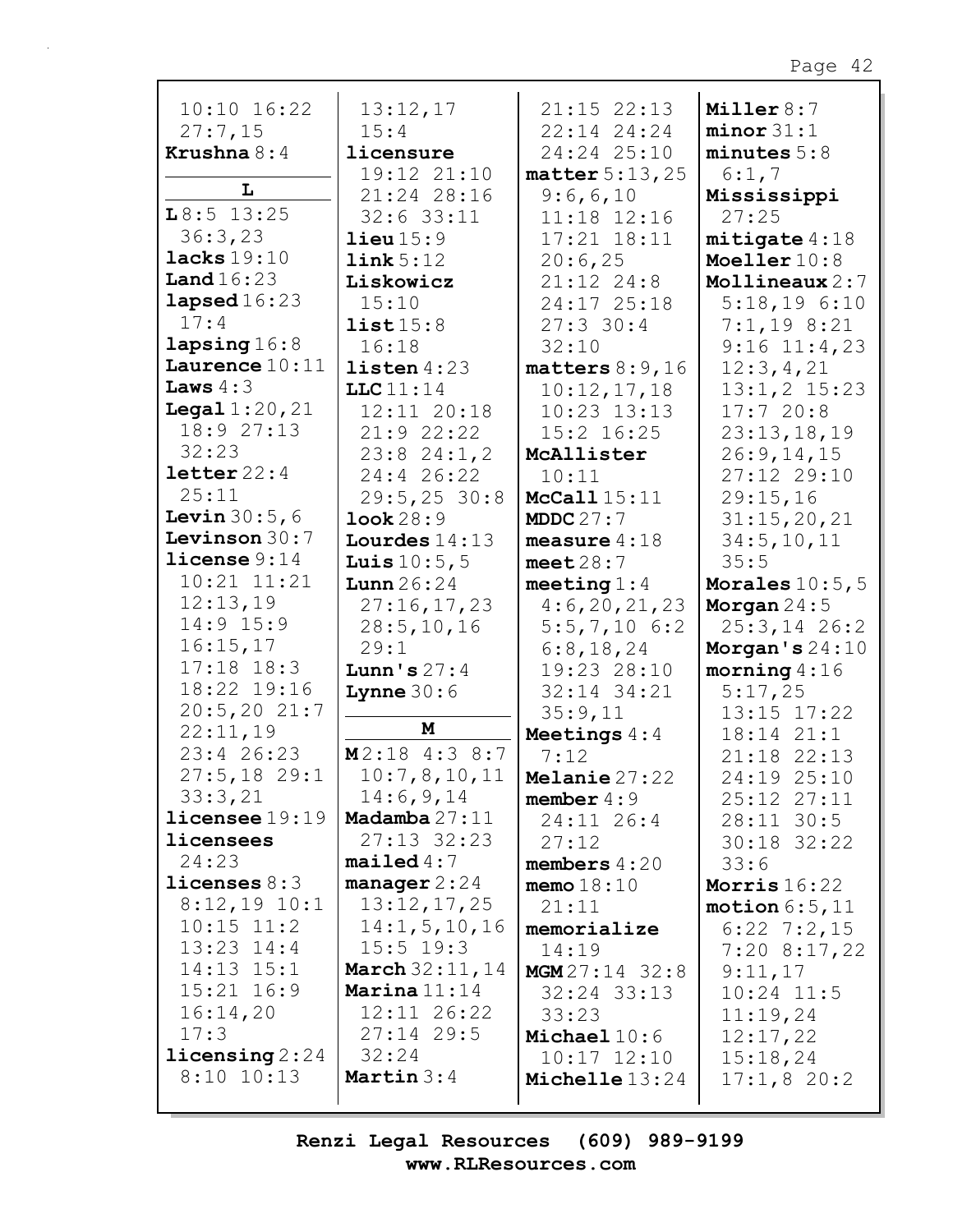| 20:923:1,14                | $\texttt{noted}11:15$   | 29:4                  | 24:5, 15 27:8        |
|----------------------------|-------------------------|-----------------------|----------------------|
| 25:24 26:10                | 14:19                   | operations            | 32:3,19              |
| 28:23 29:11                | $\texttt{notified18:8}$ | 18:7 21:20            | permit20:21          |
| 31:5,16                    | November $6:2$ , 7      | opportunity           | 21:723:6             |
| 33:18 34:6                 | 13:10, 18, 22           | 4:10                  | 26:25 29:3           |
| 35:1,3,6                   | 14:3,8,12               | Opposed $6:15$        | person28:8           |
| move $6:6,23$              | $18:1, 19$ 24:9         | $7:7,25$ 9:2          | persons $18:5$       |
| 7:168:18                   | $27:4$ 30:2,22          | $9:22$ $11:10$        | 18:25                |
| $9:12$ $10:25$             | 30:23                   | $16:4$ $17:13$        | petition 20:17       |
| 11:20 12:18                | Nugget $14:18$          | $20:14$ 35:9          | $21:22$ $22:5,9$     |
| $15:19$ $17:2$             | Number $6:17$           | order $15:20$         | $23:3,25$ 24:9       |
| 20:323:2                   | $7:9$ 8:2 9:24          | 27:19                 | $24:13$ $25:2,4$     |
| 25:25 28:24                | 13:8 14:24              | outlined18:18         | 26:21 27:3           |
| $31:6$ 33:19               | $16:7$ $17:16$          |                       | $28:25$ 30:2,9       |
|                            | 17:1920:16              | $\mathbf{P}$          | $30:21$ $31:7,8$     |
| moving 27:25               | 23:24 26:20             | Pacifico 24:20        | 32:11                |
| Murray $14:4$<br>mute 5:13 | 26:21 29:23             | participant           | Petitioner           |
|                            | 32:4                    | 5:10                  | 30:9                 |
| N                          |                         | participants          |                      |
| N10:3,4                    | $\mathsf{o}$            | 4:20,23               | petitioner's<br>34:1 |
| N.J.A.C17:4                | O2:1                    | participation         | petitioners          |
| 23:11 25:19                | oaths $36:5$            | 34:21,25              | 21:15 24:10          |
| 26:629:8                   | object22:18             | parties $21:13$       | $25:5$ 30:7          |
| 31:11 33:25                | 25:13                   | 36:12                 |                      |
| N.J.S.A19:1                | objection               | passed $16:16$        | ph 13:24             |
| 20:20 23:5,5               | $11:15$ $12:12$         | Pat $27:12$           | phones $5:12$        |
| 23:10,11                   | 22:525:21               | 32:23                 | Pimpinelli           |
| $26:6, 24$ 29:2            | 28:15 30:23             | Patricia 15:10        | $2:18$ 17:20         |
| 29:2,7,8                   | objections              | Patrick 2:24          | 17:22,23             |
| $31:10$ $33:24$            | $22:23$ $25:7$          | 13:12,16              | 19:21 20:24          |
| $33:25$ 34:2               | 28:20 30:15             | $15:1, 3$ 16:10       | 21:1,2,23            |
| <b>Nadira</b> $14:6$       | 31:1 33:14              | Paul $8:7$            | place $5:12$         |
| name $5:18$                | offense $18:5$          | pending $19:5$        | 36:8                 |
| named $8:12$               | 19:1                    | 19:16 20:23           | placed 15:7          |
| 24:9                       | <b>OFFICE</b> $2:14,21$ | 21:922:3              | 16:18                |
| <b>NANCE</b> $2:11 \ 4:1$  | Officer $27:1$          | $23:8$ 24:7           | please $4:12$        |
| National 27:22             | 27:20,25                | 25:327:2              | 5:13,17,18           |
| neither 36:10              | $28:17$ 29:4            | 29:5 30:12            | Pledge $4:12$ , $14$ |
| 36:12                      | offices 34:19           | 31:12                 | plenary $18:21$      |
|                            |                         |                       | 20:23 21:10          |
| new 1:1,23<br>$17:17$ 24:4 | okay28:7<br>Open $4:3$  | percent30:12<br>31:11 | 22:323:9             |
| 24:22 28:17                |                         |                       | 24:725:3             |
| 36:4                       | Operating<br>20:1721:9  | perform 22:2<br>22:20 | 26:227:2             |
| <b>Noel</b> 29:24          | 22:22 23:8              |                       | 29:631:12            |
| $30:10$ $31:8$             | 24:127:1,20             | period 14:22<br>15:8  | 32:6,16              |
| note 24:13                 | 27:24 28:17             |                       | Plousis $2:5$        |
|                            |                         | permission            | $4:16$ 5:22,23       |
|                            |                         |                       |                      |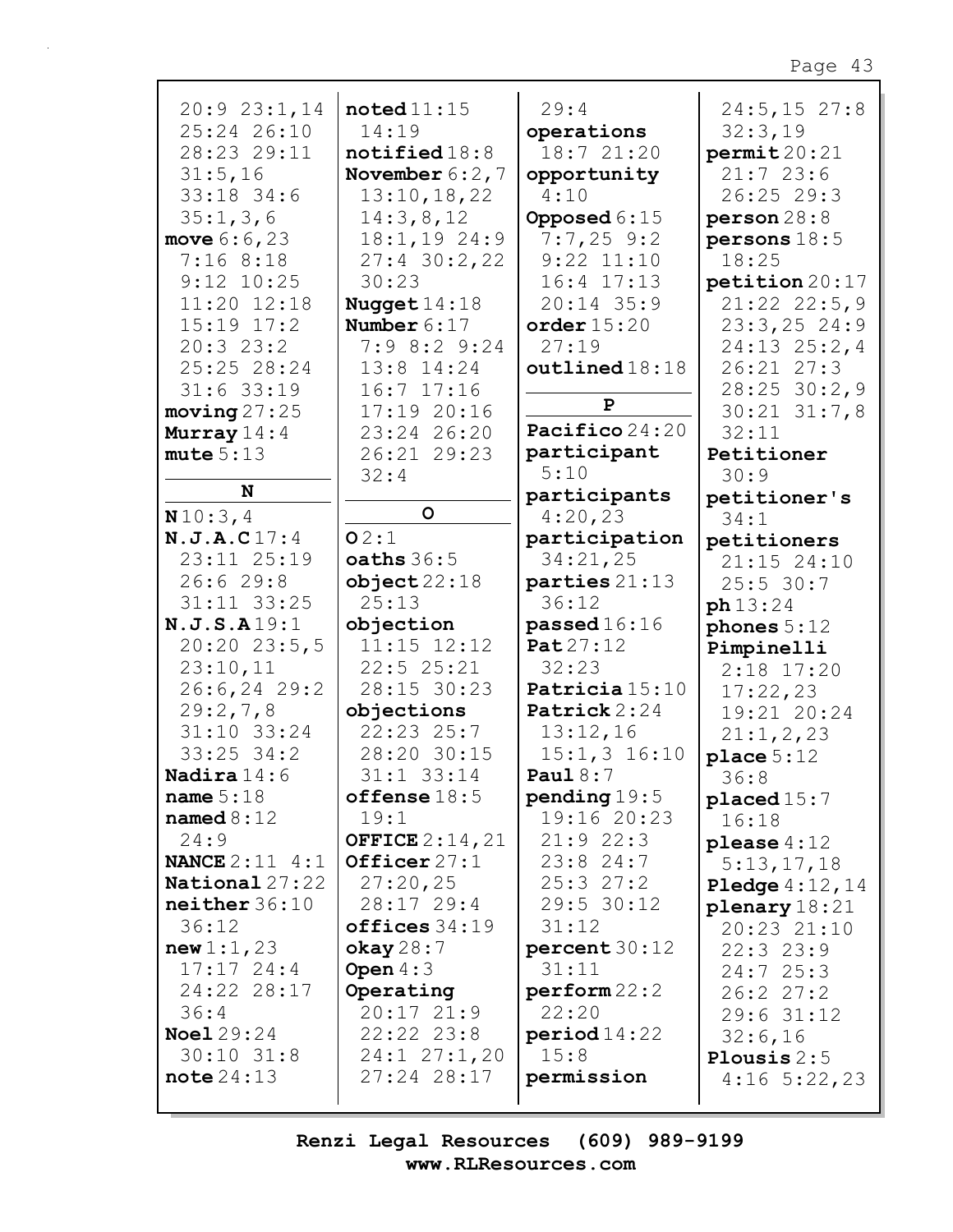| 6:3,9,12,15                   | preliminary              |                             | recited $4:15$            |
|-------------------------------|--------------------------|-----------------------------|---------------------------|
| $6:20,25$ 7:3                 | 33:2                     | Q                           | recommend $9:8$           |
| 7:7,13,18,21                  | Premier 29:25            | qualification               | recommenda                |
| 7:258:15,20                   | 30:7                     | $8:4$ 10:15                 | $8:11$ $10:14$            |
| $8:23$ $9:2,9$                | present 2:9              | 11:16,21<br>12:19 20:23     | 18:11 21:11               |
| 9:15,18,22                    | 5:19,21,23               | 21:6,1022:3                 | recommended               |
| $10:22$ $11:3,6$              | 27:930:3                 | 22:11,19                    | 9:6 10:20                 |
| 11:10,17,22                   | 32:20                    | 23:924:7                    | recommending              |
| $11:25$ $12:7,8$              | presented                | 25:2,3,14                   | 33:10                     |
| 12:15,20,23                   | 32:10                    | 26:327:2,5                  | recommends                |
| $13:6,7$ 15:16                | President                | 27:18 28:16                 | 15:14 16:19               |
| 15:22,25                      | 20:22 21:8               | 29:6, 24                    | record $5:15$             |
| $16:4,24$ 17:6                | 21:19,25                 | 30:10, 13, 24               | 19:19 21:17               |
| 17:9,13                       | 22:21 23:7               | $31:9,13$ 32:7              | 32:22                     |
| 19:18,25                      | 27:1, 6, 13, 19          | 32:12,14,17                 | recorded $5:8$            |
| 20:7,10,14                    | 27:24 28:17              | 33:2,11                     | regarding $9:10$          |
| 21:19 22:24                   | 29:4 32:23               | qualificat                  | 11:18 12:16               |
| 23:12,15,22                   | prior26:2                | $10:1$ $12:14$              | Regency $24:2$            |
| 23:23 24:18                   | Priscilla $10:7$         | 24:11                       | <b>Regional</b> $21:20$   |
| 25:22 26:8                    | 10:8                     | qualified                   | regulations               |
| 26:11, 18, 19                 | $\mathbf{proceed 18:}13$ | 30:16 33:22                 | 17:5                      |
| $27:12$ $28:9$                | 19:24 21:17              | qualifier                   | Regulatory                |
| 28:21 29:9                    | 24:18 27:10<br>32:21     | 10:18                       | $2:21$ $13:20$            |
| 29:12, 20, 21<br>31:3, 14, 17 | proceedings              | questions $6:4$             | 14:21<br>Reinstein $1:15$ |
| $31:25$ $32:1$                | 18:9                     | $6:21$ 7:14                 | 36:3,23                   |
| $33:16$ $34:4,7$              | process 9:7              | 8:169:10                    | relative 7:11             |
| 34:14,15,20                   | <b>PROGRAM</b> $2:12$    | $10:23$ $11:18$             | 36:11,13                  |
| $34:24$ $35:4,7$              | Proposed $7:10$          | 12:16 15:17                 | relief $15:15$            |
| 35:9                          | $\texttt{protech}4:19$   | $16:25$ $20:1$              | $15:20$ 25:8              |
| pointed21:23                  | provided $4:24$          | 22:8,25                     | 31:7                      |
| portion 34:21                 | $5:11$ 30:25             | 25:23 28:22<br>$31:4$ 33:17 | remaining                 |
| 34:25                         | 34:2                     |                             | 10:20                     |
| posing $22:5$                 | public 1:4 4:2           | $\mathbf R$                 | remand $9:13$             |
| position 14:2                 | 4:3,3,9,20               | R2:13:3                     | 20:5                      |
| 14:5,6,10,15                  | $4:23$ 5:2 6:2           | 13:23 16:21                 | remanded $9:6$            |
| 14:16,18                      | $7:12$ 19:23             | 36:1                        | remember $5:14$           |
| 22:2                          | 34:20,24                 | $R.S.41:2-2$                | remote $1:7$              |
| positions                     | Public.com               | 36:5                        | 4:22                      |
| 13:25                         | 5:3,4                    | <b>Rachel 15:11</b>         | remotely $4:17$           |
| <b>Powell</b> $14:6$          | pursuant13:11            | <b>Rate</b> $14:1, 15$      | <b>RENZI</b> $1:20$       |
| powers $20:22$                | $17:4$ 19:7              | ratification                | repeat $5:3$              |
| 22:22:3:7                     | 20:20 23:5               | 6:1                         | report $25:5$             |
| 24:6 25:15                    | 26:24 29:1               | ratify $6:7$                | 33:10                     |
| 26:427:1                      | 36:5                     | Raymond $16:20$             | Reporter $1:15$           |
| 29:4 30:11                    |                          | reach19:23                  | 36:4                      |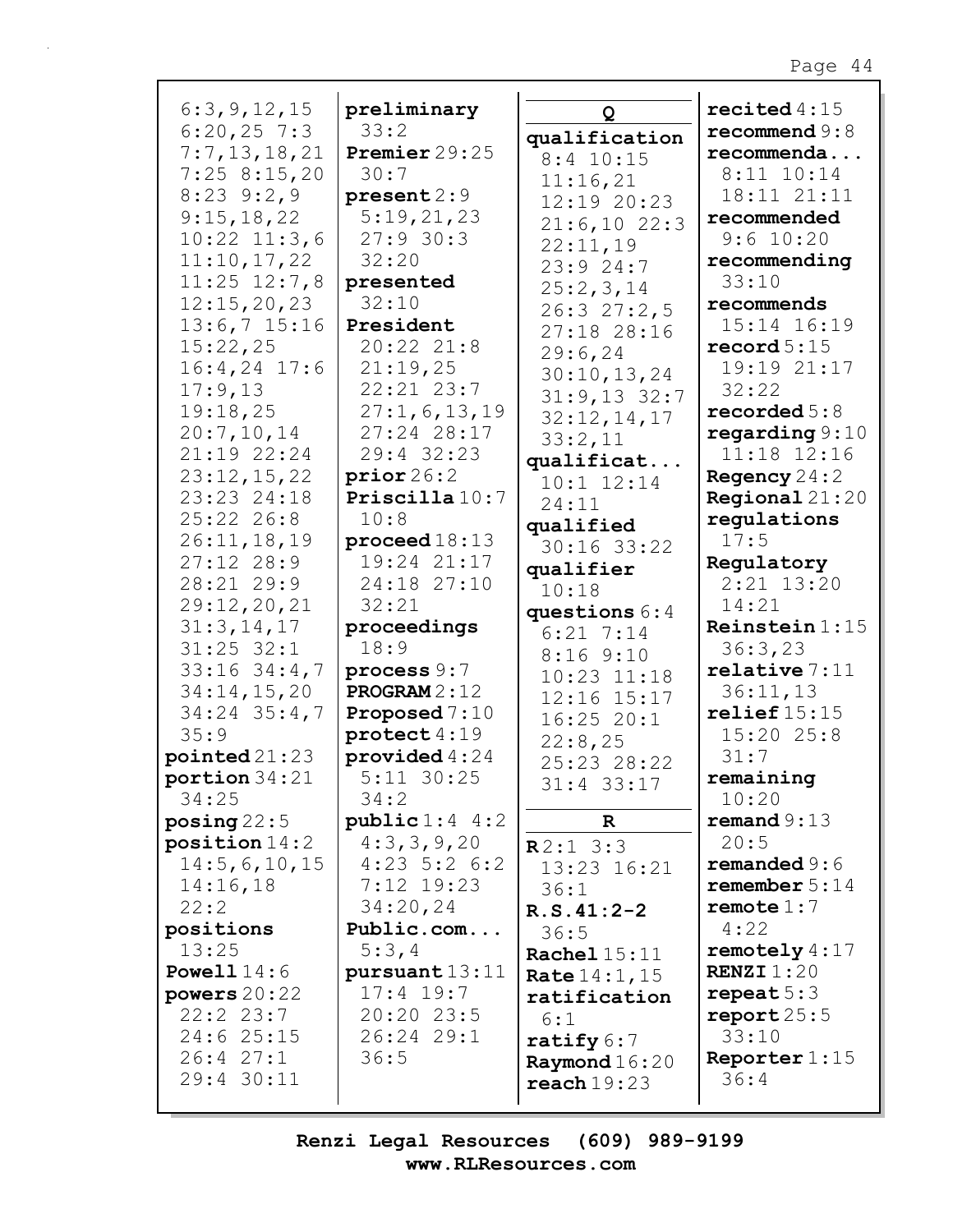| $22:9$ 30:15<br>30:23<br>16:22,23<br>8:13<br>30:24 32:15<br>resubmitted<br>24:5 25:3,14<br>serve $21:8, 24$<br>24:11 27:5<br>$9:25$ $10:14$<br>26:1<br>34:1<br>requested $15:7$<br>11:1,21<br>Santos $15:12$<br>32:7,12,17<br>15:14,20<br>12:13,19<br><b>Schaaf</b> $10:6, 16$<br>33:22<br>return 32:3<br>$16:17$ $31:8$<br>11:13<br>serves $27:24$<br>schedule $4:7$<br>Services $1:21$<br>returning<br>requesting<br>27:22<br>24:4<br>$6:18,24$ 7:12<br>session $5:25$<br>Schreck 24:21<br>requests $14:25$<br>review13:13<br>34:18<br>15:14 19:15<br>15:2,10 16:9<br>Sessions 7:11<br>Schultz $10:6$<br>16:15,17<br>set18:23 36:9<br>require $10:19$<br>$10:17$ $12:10$<br>17:21 20:25<br>required $13:14$<br>second $6:9,11$<br>Sframeli 10:7<br>14:23 19:11<br>$6:25$ 7:2,18<br>Shepherd $14:9$<br>24:8<br>25:19<br>reviewed $8:9$<br>$7:20$ 8:20,22<br>shift14:1,16<br>9:5 10:13<br>$9:15,17$ 11:3<br>19:3<br>requirement<br>34:2<br>$15:13$ $22:4,6$<br>Sierra $14:14$<br>11:5,22,24<br>residency $34:2$<br>$22:22$ $25:5,6$<br>12:20,22<br>six 8:19<br>25:20 28:2<br>15:22,24<br>resolution<br>skipped $32:4$<br>7:11,17<br>28:19 30:14<br>17:6,820:7<br>slot19:3<br>13:11 19:17<br>$30:21$ $33:3$<br>20:923:12<br>Smith $8:7$<br>$21:12$ $22:6$<br>23:14 26:8<br>33:13<br>sought $25:8$<br>$\texttt{speak}\,24:17$<br>$22:23$ $25:6,8$<br>26:10 29:9<br>revocation<br>$25:21$ $26:1$<br>18:21<br>29:11 31:14<br>speaking $5:14$<br>28:2,19<br>$31:16$ 34:4,6<br>Spinelli $10:7$<br>Richard $8:8$<br>$30:14$ $31:2$<br>35:4,6<br>Sports $14:6, 14$<br>Richardson<br>28:11,12<br>Secretary 2:17<br>spread $4:18$<br>33:4,14,20<br>2:234:5<br>34:17<br>33:6,7<br>SQUARE $1:23$<br>Sr16:22<br>Resort20:18<br>right 11:17<br>Section 19:12<br>Rivage $27:25$<br>$\texttt{staff 8:10 9:7}$<br>$21:25$ 24:3<br>Sections 19:8<br>Robinson15:11<br>10:14 13:19<br>security $12:10$<br>Resorts $14:10$<br>19:4 27:14<br>14:16 20:22<br>15:13 16:19<br>Rodriguez<br>14:14<br>32:8,24<br>21:8,25<br>18:9,10<br>roll5:18<br>$22:21$ $23:7$<br>21:11<br>33:13,23<br><b>RESOURCES 1:20</b><br>29:24 30:11<br>State $1:1,22$<br>$10:19$ $12:2$<br>seeking $18:20$<br>respect $9:4$<br>12:25 23:17<br>$4:5$ 17:17<br>10:12,16<br>26:13 29:14<br>24:10 25:2<br>36:4<br>11:12<br>$31:19$ 34:9<br>27:4,17<br>stated $30:9$<br>Ronda $1:15$<br>30:10 32:12<br>Statehouse $4:6$<br>respectfully<br>19:14 22:9<br>36:3,23<br>stating $22:17$<br>seeks $18:1$<br>25:12<br>Senator $4:3$<br>Respondent<br>S<br>18:22<br>Senior $2:19$<br>stenograph<br>\$10:8,9<br>14:10 17:20<br>36:7<br>respondent's<br>Sacco $21:14,18$<br>19:15<br>$17:23$ 20:24<br>stock $31:12$<br>21:19<br>responding<br>27:13 32:23<br>subject $26:5$ | Reporting $1:21$ | 30:20            | safety $4:19$  | sent $5:2, 4$ |
|---------------------------------------------------------------------------------------------------------------------------------------------------------------------------------------------------------------------------------------------------------------------------------------------------------------------------------------------------------------------------------------------------------------------------------------------------------------------------------------------------------------------------------------------------------------------------------------------------------------------------------------------------------------------------------------------------------------------------------------------------------------------------------------------------------------------------------------------------------------------------------------------------------------------------------------------------------------------------------------------------------------------------------------------------------------------------------------------------------------------------------------------------------------------------------------------------------------------------------------------------------------------------------------------------------------------------------------------------------------------------------------------------------------------------------------------------------------------------------------------------------------------------------------------------------------------------------------------------------------------------------------------------------------------------------------------------------------------------------------------------------------------------------------------------------------------------------------------------------------------------------------------------------------------------------------------------------------------------------------------------------------------------------------------------------------------------------------------------------------------------------------------------------------------------------------------------------------------------------------------------------------------------------------------------------------------------------------------------------------------------------------------------------------------------------------------------------------------------------------------------------------------------------------------------------------------------------------------------------------------------------------------------------------------------------------------------------------|------------------|------------------|----------------|---------------|
|                                                                                                                                                                                                                                                                                                                                                                                                                                                                                                                                                                                                                                                                                                                                                                                                                                                                                                                                                                                                                                                                                                                                                                                                                                                                                                                                                                                                                                                                                                                                                                                                                                                                                                                                                                                                                                                                                                                                                                                                                                                                                                                                                                                                                                                                                                                                                                                                                                                                                                                                                                                                                                                                                                               | request $21:5$   | response $28:14$ | Sandra $13:25$ | separately    |
|                                                                                                                                                                                                                                                                                                                                                                                                                                                                                                                                                                                                                                                                                                                                                                                                                                                                                                                                                                                                                                                                                                                                                                                                                                                                                                                                                                                                                                                                                                                                                                                                                                                                                                                                                                                                                                                                                                                                                                                                                                                                                                                                                                                                                                                                                                                                                                                                                                                                                                                                                                                                                                                                                                               |                  |                  |                |               |
|                                                                                                                                                                                                                                                                                                                                                                                                                                                                                                                                                                                                                                                                                                                                                                                                                                                                                                                                                                                                                                                                                                                                                                                                                                                                                                                                                                                                                                                                                                                                                                                                                                                                                                                                                                                                                                                                                                                                                                                                                                                                                                                                                                                                                                                                                                                                                                                                                                                                                                                                                                                                                                                                                                               |                  |                  |                |               |
|                                                                                                                                                                                                                                                                                                                                                                                                                                                                                                                                                                                                                                                                                                                                                                                                                                                                                                                                                                                                                                                                                                                                                                                                                                                                                                                                                                                                                                                                                                                                                                                                                                                                                                                                                                                                                                                                                                                                                                                                                                                                                                                                                                                                                                                                                                                                                                                                                                                                                                                                                                                                                                                                                                               |                  |                  |                |               |
|                                                                                                                                                                                                                                                                                                                                                                                                                                                                                                                                                                                                                                                                                                                                                                                                                                                                                                                                                                                                                                                                                                                                                                                                                                                                                                                                                                                                                                                                                                                                                                                                                                                                                                                                                                                                                                                                                                                                                                                                                                                                                                                                                                                                                                                                                                                                                                                                                                                                                                                                                                                                                                                                                                               |                  |                  |                |               |
|                                                                                                                                                                                                                                                                                                                                                                                                                                                                                                                                                                                                                                                                                                                                                                                                                                                                                                                                                                                                                                                                                                                                                                                                                                                                                                                                                                                                                                                                                                                                                                                                                                                                                                                                                                                                                                                                                                                                                                                                                                                                                                                                                                                                                                                                                                                                                                                                                                                                                                                                                                                                                                                                                                               |                  |                  |                |               |
|                                                                                                                                                                                                                                                                                                                                                                                                                                                                                                                                                                                                                                                                                                                                                                                                                                                                                                                                                                                                                                                                                                                                                                                                                                                                                                                                                                                                                                                                                                                                                                                                                                                                                                                                                                                                                                                                                                                                                                                                                                                                                                                                                                                                                                                                                                                                                                                                                                                                                                                                                                                                                                                                                                               |                  |                  |                |               |
|                                                                                                                                                                                                                                                                                                                                                                                                                                                                                                                                                                                                                                                                                                                                                                                                                                                                                                                                                                                                                                                                                                                                                                                                                                                                                                                                                                                                                                                                                                                                                                                                                                                                                                                                                                                                                                                                                                                                                                                                                                                                                                                                                                                                                                                                                                                                                                                                                                                                                                                                                                                                                                                                                                               |                  |                  |                |               |
|                                                                                                                                                                                                                                                                                                                                                                                                                                                                                                                                                                                                                                                                                                                                                                                                                                                                                                                                                                                                                                                                                                                                                                                                                                                                                                                                                                                                                                                                                                                                                                                                                                                                                                                                                                                                                                                                                                                                                                                                                                                                                                                                                                                                                                                                                                                                                                                                                                                                                                                                                                                                                                                                                                               |                  |                  |                |               |
|                                                                                                                                                                                                                                                                                                                                                                                                                                                                                                                                                                                                                                                                                                                                                                                                                                                                                                                                                                                                                                                                                                                                                                                                                                                                                                                                                                                                                                                                                                                                                                                                                                                                                                                                                                                                                                                                                                                                                                                                                                                                                                                                                                                                                                                                                                                                                                                                                                                                                                                                                                                                                                                                                                               |                  |                  |                |               |
|                                                                                                                                                                                                                                                                                                                                                                                                                                                                                                                                                                                                                                                                                                                                                                                                                                                                                                                                                                                                                                                                                                                                                                                                                                                                                                                                                                                                                                                                                                                                                                                                                                                                                                                                                                                                                                                                                                                                                                                                                                                                                                                                                                                                                                                                                                                                                                                                                                                                                                                                                                                                                                                                                                               |                  |                  |                |               |
|                                                                                                                                                                                                                                                                                                                                                                                                                                                                                                                                                                                                                                                                                                                                                                                                                                                                                                                                                                                                                                                                                                                                                                                                                                                                                                                                                                                                                                                                                                                                                                                                                                                                                                                                                                                                                                                                                                                                                                                                                                                                                                                                                                                                                                                                                                                                                                                                                                                                                                                                                                                                                                                                                                               |                  |                  |                |               |
|                                                                                                                                                                                                                                                                                                                                                                                                                                                                                                                                                                                                                                                                                                                                                                                                                                                                                                                                                                                                                                                                                                                                                                                                                                                                                                                                                                                                                                                                                                                                                                                                                                                                                                                                                                                                                                                                                                                                                                                                                                                                                                                                                                                                                                                                                                                                                                                                                                                                                                                                                                                                                                                                                                               |                  |                  |                |               |
|                                                                                                                                                                                                                                                                                                                                                                                                                                                                                                                                                                                                                                                                                                                                                                                                                                                                                                                                                                                                                                                                                                                                                                                                                                                                                                                                                                                                                                                                                                                                                                                                                                                                                                                                                                                                                                                                                                                                                                                                                                                                                                                                                                                                                                                                                                                                                                                                                                                                                                                                                                                                                                                                                                               |                  |                  |                |               |
|                                                                                                                                                                                                                                                                                                                                                                                                                                                                                                                                                                                                                                                                                                                                                                                                                                                                                                                                                                                                                                                                                                                                                                                                                                                                                                                                                                                                                                                                                                                                                                                                                                                                                                                                                                                                                                                                                                                                                                                                                                                                                                                                                                                                                                                                                                                                                                                                                                                                                                                                                                                                                                                                                                               |                  |                  |                |               |
|                                                                                                                                                                                                                                                                                                                                                                                                                                                                                                                                                                                                                                                                                                                                                                                                                                                                                                                                                                                                                                                                                                                                                                                                                                                                                                                                                                                                                                                                                                                                                                                                                                                                                                                                                                                                                                                                                                                                                                                                                                                                                                                                                                                                                                                                                                                                                                                                                                                                                                                                                                                                                                                                                                               |                  |                  |                |               |
|                                                                                                                                                                                                                                                                                                                                                                                                                                                                                                                                                                                                                                                                                                                                                                                                                                                                                                                                                                                                                                                                                                                                                                                                                                                                                                                                                                                                                                                                                                                                                                                                                                                                                                                                                                                                                                                                                                                                                                                                                                                                                                                                                                                                                                                                                                                                                                                                                                                                                                                                                                                                                                                                                                               |                  |                  |                |               |
|                                                                                                                                                                                                                                                                                                                                                                                                                                                                                                                                                                                                                                                                                                                                                                                                                                                                                                                                                                                                                                                                                                                                                                                                                                                                                                                                                                                                                                                                                                                                                                                                                                                                                                                                                                                                                                                                                                                                                                                                                                                                                                                                                                                                                                                                                                                                                                                                                                                                                                                                                                                                                                                                                                               |                  |                  |                |               |
|                                                                                                                                                                                                                                                                                                                                                                                                                                                                                                                                                                                                                                                                                                                                                                                                                                                                                                                                                                                                                                                                                                                                                                                                                                                                                                                                                                                                                                                                                                                                                                                                                                                                                                                                                                                                                                                                                                                                                                                                                                                                                                                                                                                                                                                                                                                                                                                                                                                                                                                                                                                                                                                                                                               |                  |                  |                |               |
|                                                                                                                                                                                                                                                                                                                                                                                                                                                                                                                                                                                                                                                                                                                                                                                                                                                                                                                                                                                                                                                                                                                                                                                                                                                                                                                                                                                                                                                                                                                                                                                                                                                                                                                                                                                                                                                                                                                                                                                                                                                                                                                                                                                                                                                                                                                                                                                                                                                                                                                                                                                                                                                                                                               |                  |                  |                |               |
|                                                                                                                                                                                                                                                                                                                                                                                                                                                                                                                                                                                                                                                                                                                                                                                                                                                                                                                                                                                                                                                                                                                                                                                                                                                                                                                                                                                                                                                                                                                                                                                                                                                                                                                                                                                                                                                                                                                                                                                                                                                                                                                                                                                                                                                                                                                                                                                                                                                                                                                                                                                                                                                                                                               |                  |                  |                |               |
|                                                                                                                                                                                                                                                                                                                                                                                                                                                                                                                                                                                                                                                                                                                                                                                                                                                                                                                                                                                                                                                                                                                                                                                                                                                                                                                                                                                                                                                                                                                                                                                                                                                                                                                                                                                                                                                                                                                                                                                                                                                                                                                                                                                                                                                                                                                                                                                                                                                                                                                                                                                                                                                                                                               |                  |                  |                |               |
|                                                                                                                                                                                                                                                                                                                                                                                                                                                                                                                                                                                                                                                                                                                                                                                                                                                                                                                                                                                                                                                                                                                                                                                                                                                                                                                                                                                                                                                                                                                                                                                                                                                                                                                                                                                                                                                                                                                                                                                                                                                                                                                                                                                                                                                                                                                                                                                                                                                                                                                                                                                                                                                                                                               |                  |                  |                |               |
|                                                                                                                                                                                                                                                                                                                                                                                                                                                                                                                                                                                                                                                                                                                                                                                                                                                                                                                                                                                                                                                                                                                                                                                                                                                                                                                                                                                                                                                                                                                                                                                                                                                                                                                                                                                                                                                                                                                                                                                                                                                                                                                                                                                                                                                                                                                                                                                                                                                                                                                                                                                                                                                                                                               |                  |                  |                |               |
|                                                                                                                                                                                                                                                                                                                                                                                                                                                                                                                                                                                                                                                                                                                                                                                                                                                                                                                                                                                                                                                                                                                                                                                                                                                                                                                                                                                                                                                                                                                                                                                                                                                                                                                                                                                                                                                                                                                                                                                                                                                                                                                                                                                                                                                                                                                                                                                                                                                                                                                                                                                                                                                                                                               |                  |                  |                |               |
|                                                                                                                                                                                                                                                                                                                                                                                                                                                                                                                                                                                                                                                                                                                                                                                                                                                                                                                                                                                                                                                                                                                                                                                                                                                                                                                                                                                                                                                                                                                                                                                                                                                                                                                                                                                                                                                                                                                                                                                                                                                                                                                                                                                                                                                                                                                                                                                                                                                                                                                                                                                                                                                                                                               |                  |                  |                |               |
|                                                                                                                                                                                                                                                                                                                                                                                                                                                                                                                                                                                                                                                                                                                                                                                                                                                                                                                                                                                                                                                                                                                                                                                                                                                                                                                                                                                                                                                                                                                                                                                                                                                                                                                                                                                                                                                                                                                                                                                                                                                                                                                                                                                                                                                                                                                                                                                                                                                                                                                                                                                                                                                                                                               |                  |                  |                |               |
|                                                                                                                                                                                                                                                                                                                                                                                                                                                                                                                                                                                                                                                                                                                                                                                                                                                                                                                                                                                                                                                                                                                                                                                                                                                                                                                                                                                                                                                                                                                                                                                                                                                                                                                                                                                                                                                                                                                                                                                                                                                                                                                                                                                                                                                                                                                                                                                                                                                                                                                                                                                                                                                                                                               |                  |                  |                |               |
|                                                                                                                                                                                                                                                                                                                                                                                                                                                                                                                                                                                                                                                                                                                                                                                                                                                                                                                                                                                                                                                                                                                                                                                                                                                                                                                                                                                                                                                                                                                                                                                                                                                                                                                                                                                                                                                                                                                                                                                                                                                                                                                                                                                                                                                                                                                                                                                                                                                                                                                                                                                                                                                                                                               |                  |                  |                |               |
|                                                                                                                                                                                                                                                                                                                                                                                                                                                                                                                                                                                                                                                                                                                                                                                                                                                                                                                                                                                                                                                                                                                                                                                                                                                                                                                                                                                                                                                                                                                                                                                                                                                                                                                                                                                                                                                                                                                                                                                                                                                                                                                                                                                                                                                                                                                                                                                                                                                                                                                                                                                                                                                                                                               |                  |                  |                |               |
|                                                                                                                                                                                                                                                                                                                                                                                                                                                                                                                                                                                                                                                                                                                                                                                                                                                                                                                                                                                                                                                                                                                                                                                                                                                                                                                                                                                                                                                                                                                                                                                                                                                                                                                                                                                                                                                                                                                                                                                                                                                                                                                                                                                                                                                                                                                                                                                                                                                                                                                                                                                                                                                                                                               |                  |                  |                |               |
|                                                                                                                                                                                                                                                                                                                                                                                                                                                                                                                                                                                                                                                                                                                                                                                                                                                                                                                                                                                                                                                                                                                                                                                                                                                                                                                                                                                                                                                                                                                                                                                                                                                                                                                                                                                                                                                                                                                                                                                                                                                                                                                                                                                                                                                                                                                                                                                                                                                                                                                                                                                                                                                                                                               |                  |                  |                |               |
|                                                                                                                                                                                                                                                                                                                                                                                                                                                                                                                                                                                                                                                                                                                                                                                                                                                                                                                                                                                                                                                                                                                                                                                                                                                                                                                                                                                                                                                                                                                                                                                                                                                                                                                                                                                                                                                                                                                                                                                                                                                                                                                                                                                                                                                                                                                                                                                                                                                                                                                                                                                                                                                                                                               |                  |                  |                |               |
|                                                                                                                                                                                                                                                                                                                                                                                                                                                                                                                                                                                                                                                                                                                                                                                                                                                                                                                                                                                                                                                                                                                                                                                                                                                                                                                                                                                                                                                                                                                                                                                                                                                                                                                                                                                                                                                                                                                                                                                                                                                                                                                                                                                                                                                                                                                                                                                                                                                                                                                                                                                                                                                                                                               |                  |                  |                |               |
|                                                                                                                                                                                                                                                                                                                                                                                                                                                                                                                                                                                                                                                                                                                                                                                                                                                                                                                                                                                                                                                                                                                                                                                                                                                                                                                                                                                                                                                                                                                                                                                                                                                                                                                                                                                                                                                                                                                                                                                                                                                                                                                                                                                                                                                                                                                                                                                                                                                                                                                                                                                                                                                                                                               |                  |                  |                |               |
|                                                                                                                                                                                                                                                                                                                                                                                                                                                                                                                                                                                                                                                                                                                                                                                                                                                                                                                                                                                                                                                                                                                                                                                                                                                                                                                                                                                                                                                                                                                                                                                                                                                                                                                                                                                                                                                                                                                                                                                                                                                                                                                                                                                                                                                                                                                                                                                                                                                                                                                                                                                                                                                                                                               |                  |                  |                |               |
|                                                                                                                                                                                                                                                                                                                                                                                                                                                                                                                                                                                                                                                                                                                                                                                                                                                                                                                                                                                                                                                                                                                                                                                                                                                                                                                                                                                                                                                                                                                                                                                                                                                                                                                                                                                                                                                                                                                                                                                                                                                                                                                                                                                                                                                                                                                                                                                                                                                                                                                                                                                                                                                                                                               |                  |                  |                |               |
|                                                                                                                                                                                                                                                                                                                                                                                                                                                                                                                                                                                                                                                                                                                                                                                                                                                                                                                                                                                                                                                                                                                                                                                                                                                                                                                                                                                                                                                                                                                                                                                                                                                                                                                                                                                                                                                                                                                                                                                                                                                                                                                                                                                                                                                                                                                                                                                                                                                                                                                                                                                                                                                                                                               |                  |                  |                |               |
|                                                                                                                                                                                                                                                                                                                                                                                                                                                                                                                                                                                                                                                                                                                                                                                                                                                                                                                                                                                                                                                                                                                                                                                                                                                                                                                                                                                                                                                                                                                                                                                                                                                                                                                                                                                                                                                                                                                                                                                                                                                                                                                                                                                                                                                                                                                                                                                                                                                                                                                                                                                                                                                                                                               |                  |                  |                |               |
|                                                                                                                                                                                                                                                                                                                                                                                                                                                                                                                                                                                                                                                                                                                                                                                                                                                                                                                                                                                                                                                                                                                                                                                                                                                                                                                                                                                                                                                                                                                                                                                                                                                                                                                                                                                                                                                                                                                                                                                                                                                                                                                                                                                                                                                                                                                                                                                                                                                                                                                                                                                                                                                                                                               |                  |                  |                |               |
|                                                                                                                                                                                                                                                                                                                                                                                                                                                                                                                                                                                                                                                                                                                                                                                                                                                                                                                                                                                                                                                                                                                                                                                                                                                                                                                                                                                                                                                                                                                                                                                                                                                                                                                                                                                                                                                                                                                                                                                                                                                                                                                                                                                                                                                                                                                                                                                                                                                                                                                                                                                                                                                                                                               |                  |                  |                |               |
|                                                                                                                                                                                                                                                                                                                                                                                                                                                                                                                                                                                                                                                                                                                                                                                                                                                                                                                                                                                                                                                                                                                                                                                                                                                                                                                                                                                                                                                                                                                                                                                                                                                                                                                                                                                                                                                                                                                                                                                                                                                                                                                                                                                                                                                                                                                                                                                                                                                                                                                                                                                                                                                                                                               |                  |                  |                |               |
|                                                                                                                                                                                                                                                                                                                                                                                                                                                                                                                                                                                                                                                                                                                                                                                                                                                                                                                                                                                                                                                                                                                                                                                                                                                                                                                                                                                                                                                                                                                                                                                                                                                                                                                                                                                                                                                                                                                                                                                                                                                                                                                                                                                                                                                                                                                                                                                                                                                                                                                                                                                                                                                                                                               |                  |                  |                |               |
|                                                                                                                                                                                                                                                                                                                                                                                                                                                                                                                                                                                                                                                                                                                                                                                                                                                                                                                                                                                                                                                                                                                                                                                                                                                                                                                                                                                                                                                                                                                                                                                                                                                                                                                                                                                                                                                                                                                                                                                                                                                                                                                                                                                                                                                                                                                                                                                                                                                                                                                                                                                                                                                                                                               |                  |                  |                |               |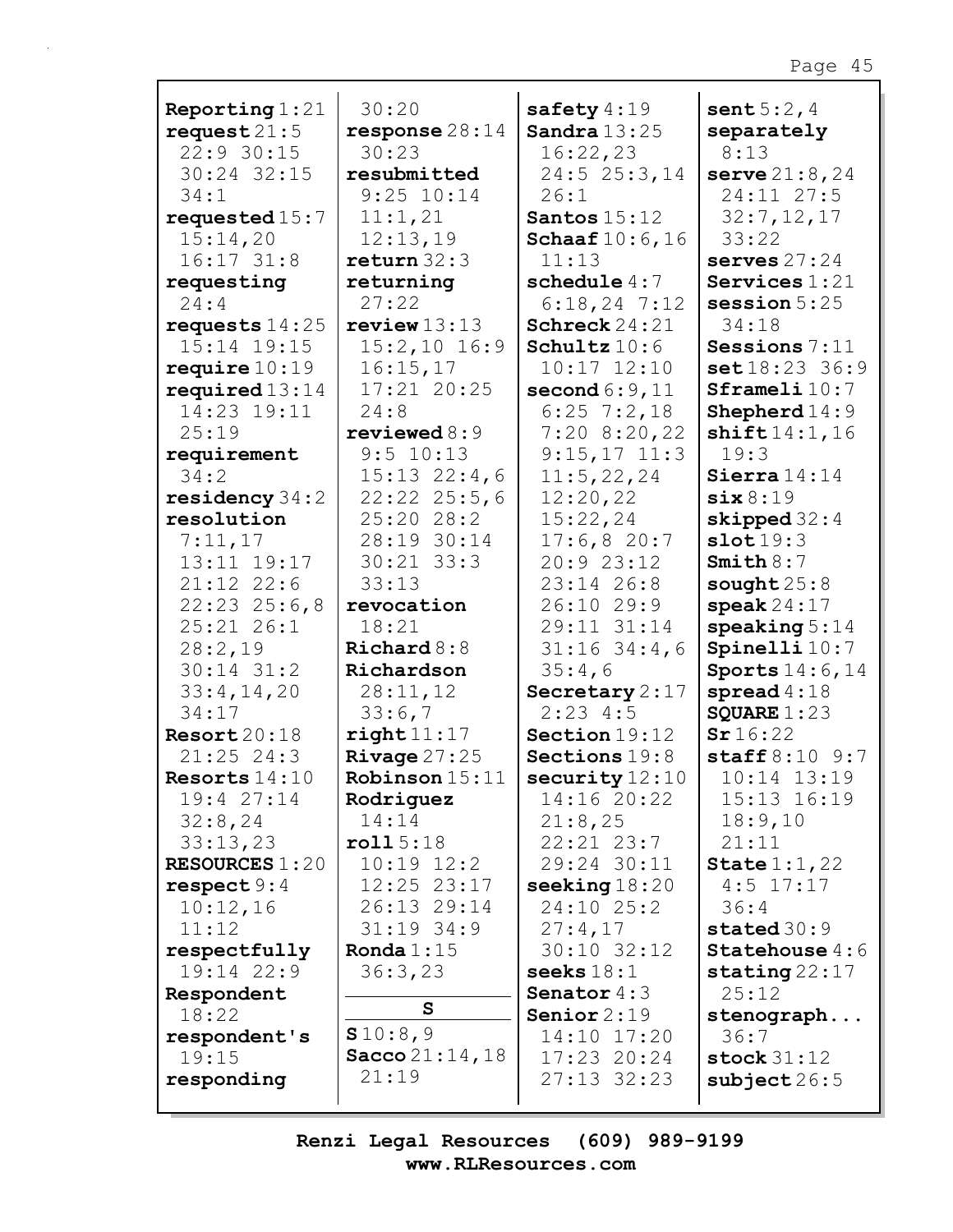| submitted        | 27:17,18                       | 24:3                   | W                         |
|------------------|--------------------------------|------------------------|---------------------------|
| 30:22            | 28:15, 16, 25                  | true $36:6$            | W2:11,16,22               |
| subscribers      | 29:24 30:10                    |                        | waive $34:1$              |
| 4:8              | 30:13,24                       | U                      | Walker $10:10$            |
| substance 28:3   | $31:9$ 32:12                   | ultime18:21            |                           |
| 33:4             | 32:13                          | underlying             | want19:19                 |
| SUITE $1:22$     | Teresa $2:18$                  | 19:7                   | wants $19:24$             |
| supervisor       | 17:20,23                       | unlawful18:4           | $\texttt{Ward14:1}$       |
| 14:6, 14, 18     | 19:18 21:2                     | use $4:22$             | way 32:11                 |
| 19:3             | 21:22                          |                        | We've 28:19               |
|                  |                                | $\mathbf v$            | 33:13                     |
| SUPERVISOR       | testimony 36:7                 | V3:4                   | web $5:11$                |
| 2:12             | <b>thank</b> $5:16$ $7:9$      | Vargas $10:9$          | website $4:24$            |
| Surveillance     | $9:4,24$ 11:12                 |                        | 5:9                       |
| 11:13            | $12:9$ $13:8$                  | Vargas-Brenes<br>10:9  | Wednesday $1:5$           |
| suspend $20:4$   | 14:23,24                       |                        | 34:18                     |
| suspension       | $15:3$ $16:6,10$               | Vaughn $8:8$           | welcome $4:17$            |
| 18:2,20          | 17:15 19:17                    | <b>Vice</b> $2:6$ 5:20 | $\texttt{Williams} 14:15$ |
| 19:15            | 19:18,25                       | $5:21$ 6:6,23          | wishes $4:9$              |
| Suzanne $10:10$  | 22:12,23                       | 7:168:18               | Wuest $10:10$             |
| 10:11            | 25:9,21                        | $9:12$ $10:25$         | www.RLReso                |
| Svapnil $17:18$  | $26:20$ $28:8,9$               | $11:20$ $12:5,6$       | 1:25                      |
| 18:22,24         | 28:20 30:16                    | $12:18$ $13:3,4$       |                           |
| 19:2,10 20:4     | $31:2$ $33:5$ , 14             | $15:19$ $17:2$         | $\mathbf{x}$              |
| Sweeney $10:8$   | 34:16 35:10                    | 20:3,2221:8            |                           |
|                  | theft $18:4,25$                | 21:19,25               | Y                         |
| т                | 19:2                           | $22:21$ $23:2,7$       | year 6:18 7:12            |
| T2:536:1,1       | time $5:6$ 16:12               | 23:20,21               | years $15:9$              |
| Table $13:24$    | 27:23 32:15                    | 25:25 26:16            | Yesterday                 |
| 14:5             | 36:8                           | 26:17 27:12            | 30:25                     |
| take $9:8$       | Timothy $10:8$                 | 27:13 28:24            | YouTube $4:25$            |
| taken $36:7$     | $\text{today } 4:18 \quad 9:8$ | 29:17,18               |                           |
| Tavormina $8:7$  | 19:20,22                       | 31:6,22,23             | z                         |
| technology $1:7$ | $25:1,18$ 28:4                 | 32:23 33:19            | Zambanini                 |
| $4:22$ 32:8,18   | today's $18:8$                 | 34:12,13               | 10:11                     |
| 33:12,23         | TOLL $1:24$                    | 35:2                   |                           |
| TEL $1:24$       | Tracy $28:12$                  | Videography            | 0                         |
| temporarily      | 33:7                           | 1:21                   | 086901:23                 |
| 30:16            | transcribed                    | $violation 19:1$       |                           |
| temporary        | 5:7                            | VIP14:10               | 1                         |
| $13:22$ $14:3,8$ |                                | Virgil $8:5$           | 113:1024:14               |
| 14:12 20:19      | transcript                     | vote $10:19$           | 10 13:22 20:16            |
| 21:5,6,23        | 36:7                           | 12:2,25                | 32:14                     |
|                  | Travis $26:24$                 | 23:17 26:13            | 10:301:6                  |
| 22:10,11,18      | 27:23 28:16                    | 29:14 31:19            | 1123:24                   |
| 23:3 24:10       | 29:1                           | 34:9                   | 11:1035:12                |
| $25:2,13$ 26:2   | <b>Trenton</b> $4:6$           | vs 17:18               | 1210:2011:1               |
| $26:23$ $27:4$   | <b>Tropicana</b> $24:2$        |                        |                           |
|                  |                                |                        |                           |